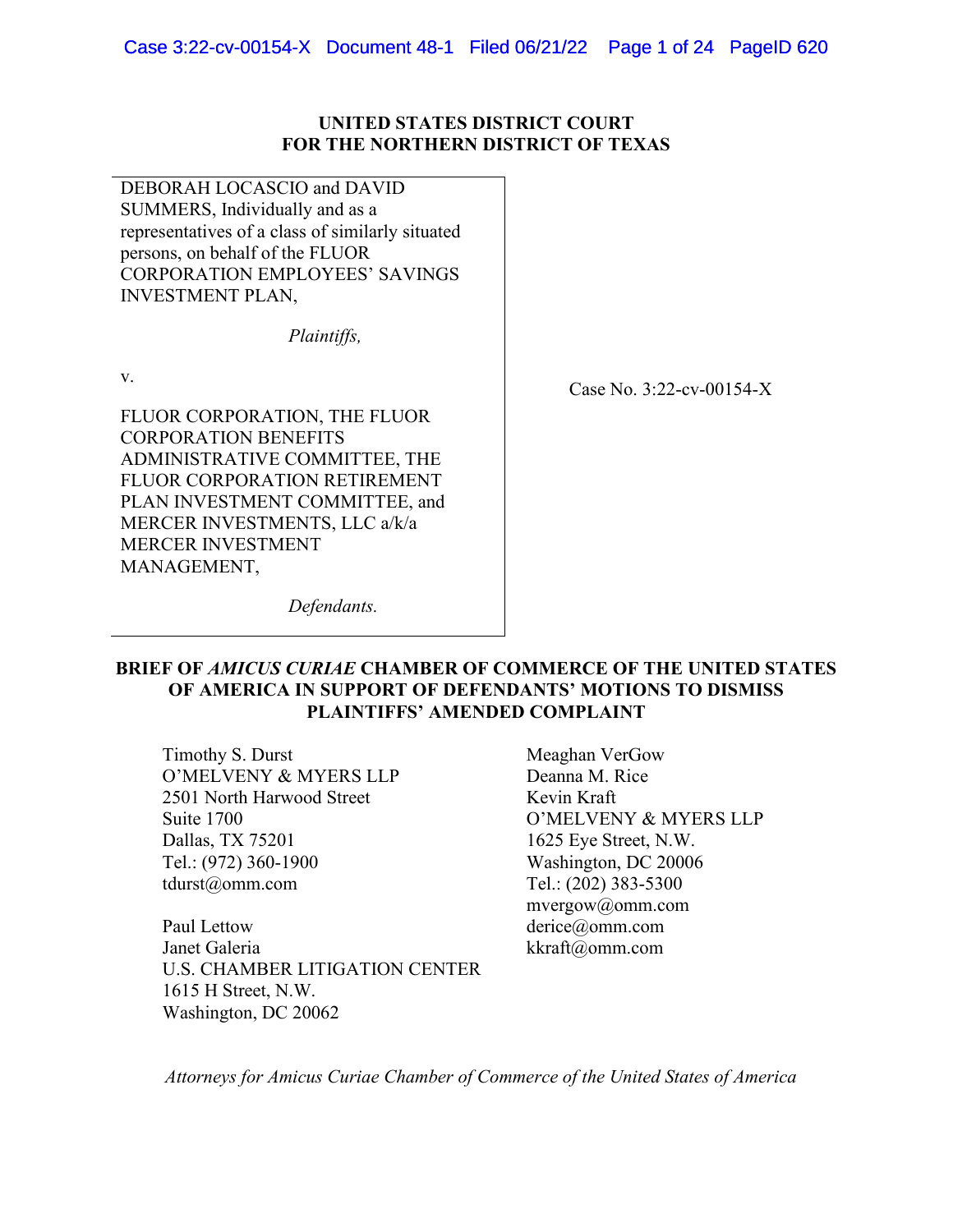# **TABLE OF CONTENTS**

|             |                                                                                                                                                                                                                         | Page |
|-------------|-------------------------------------------------------------------------------------------------------------------------------------------------------------------------------------------------------------------------|------|
|             |                                                                                                                                                                                                                         |      |
|             |                                                                                                                                                                                                                         |      |
|             |                                                                                                                                                                                                                         |      |
| I.          | ERISA's Prudence Standard Recognizes that Fiduciaries Often Have a<br>Range of Reasonable Choices Available to Them and Does Not Dictate<br>Any Particular Approach If Fiduciaries Use a Sound Decision-Making          |      |
| II.         | Plaintiffs' Complaint Reflects Pleading Deficiencies Typical of Recent                                                                                                                                                  |      |
|             | TDFs Pursue a Range of Strategies to Address the Various Risks<br>$\mathsf{A}$ .<br>Retirement Investors Face Over Their Lifetimes, and Fiduciaries<br>Have Discretion to Choose the Approach that Suits Their Plan and |      |
|             | ERISA Affords Fiduciaries Discretion to Offer a Choice Between<br><b>B.</b><br>Active and Passive Strategies, and Encouraging Fiduciaries to<br>Abandon Actively Managed Funds Whenever Their Performance               |      |
| III.        | Motions to Dismiss Are an Essential Tool for Weeding Out Meritless                                                                                                                                                      |      |
| CONCLUSION. |                                                                                                                                                                                                                         |      |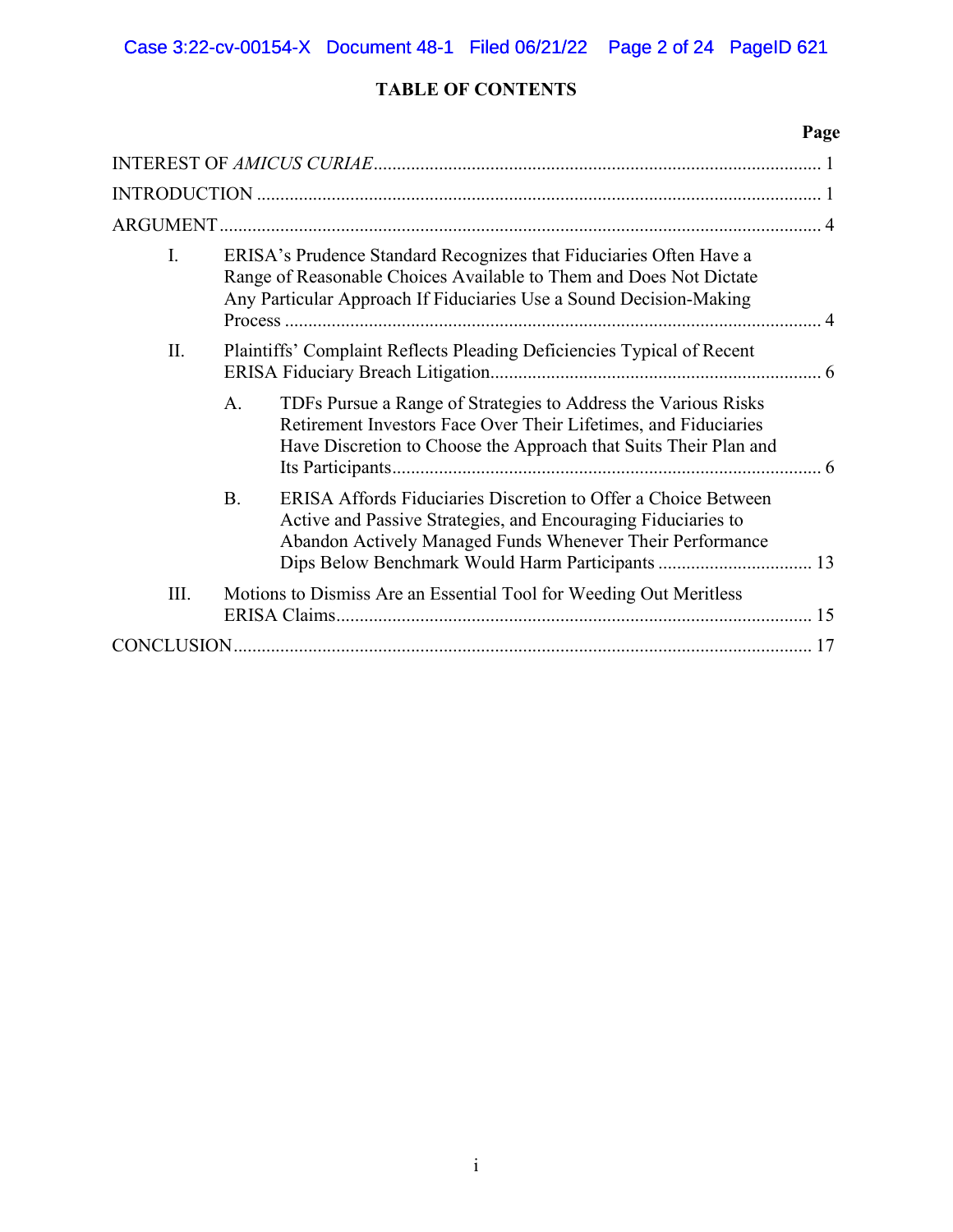# **TABLE OF AUTHORITIES**

**Cases** 

# Page(s)

| Anderson v. Intel Corp. Inv. Pol'y Comm.,                            |
|----------------------------------------------------------------------|
| Armstrong v. LaSalle Bank Nat'l Ass'n,                               |
| Bell Atl. Corp. v. Twombly,                                          |
| Boggs v. Boggs,                                                      |
| Bussian v. RJR Nabisco, Inc.,                                        |
| Chao v. Merino,                                                      |
| Conkright v. Frommert,                                               |
| Davis v. Wash. Univ. in St. Louis,                                   |
| DiFelice v. U.S. Airways, Inc.                                       |
| Dura Pharms., Inc. v. Broudo,                                        |
| Fifth Third Bancorp v. Dudenhoeffer,                                 |
| Hecker v. Deere & Co.,                                               |
| Hughes v. Nw. Univ,                                                  |
| In re Unisys Sav. Plan Litig.,                                       |
| Kirschbaum v. Reliant Energy, Inc.,                                  |
| Kurtz v. Vail Corp.,                                                 |
| Laborers Nat'l Pension Fund v. N. Trust Quantitative Advisors, Inc., |
| Lee v. Verizon Commc'ns, Inc.,                                       |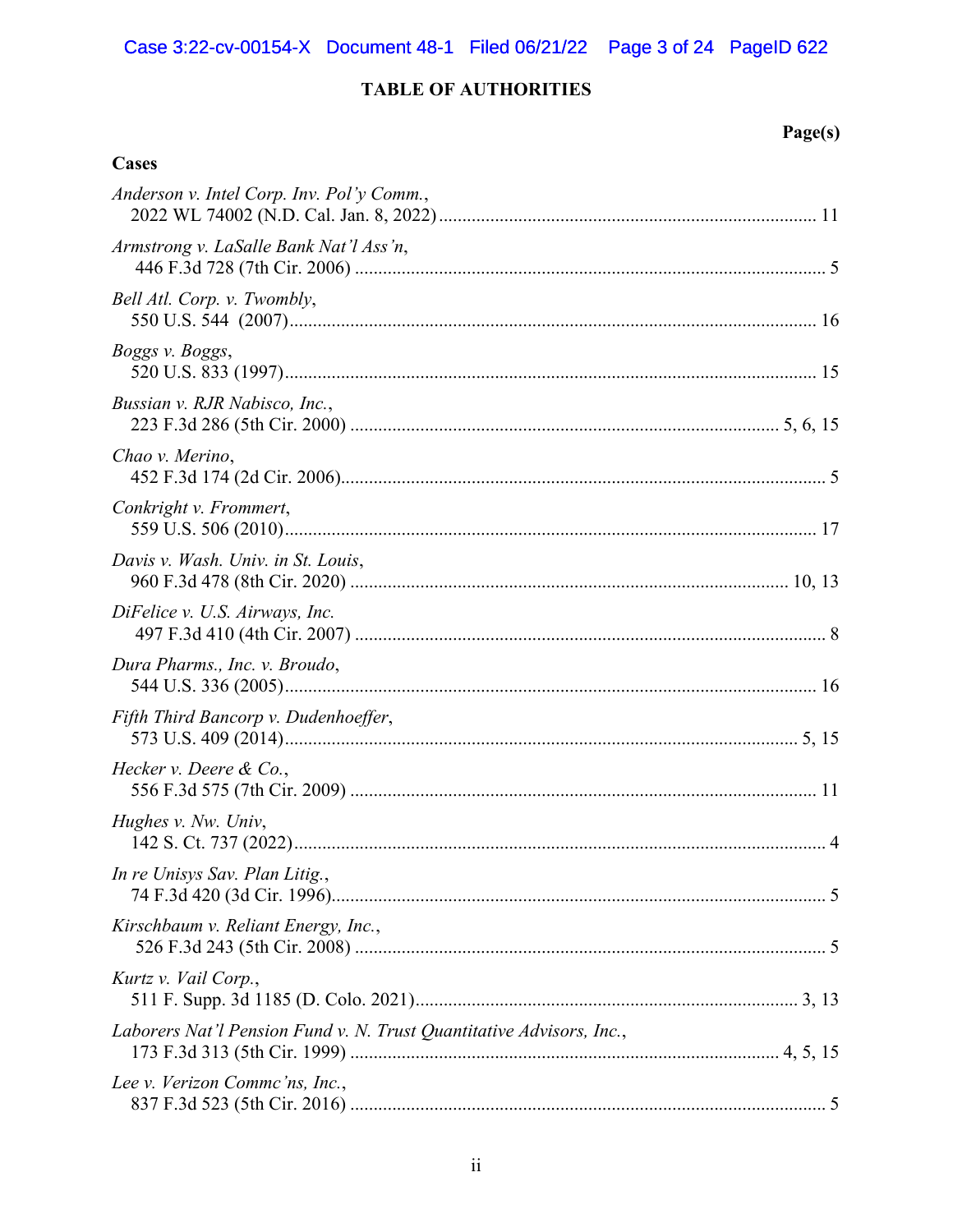# **TABLE OF AUTHORITIES (continued)**

# **Page(s)**

| Loomis v. Exelon Corp.,                                                                                                                                          |  |
|------------------------------------------------------------------------------------------------------------------------------------------------------------------|--|
| Meiners v. Wells Fargo $\&$ Co.,                                                                                                                                 |  |
| Metro. Life Ins. Co. v. Glenn,                                                                                                                                   |  |
| Parmer v. Land O'Lakes, Inc.,                                                                                                                                    |  |
| Patterson v. Morgan Stanley,                                                                                                                                     |  |
| PBGC ex rel. St. Vincent Catholic Med. Ctrs. Ret. Plan v. Morgan Stanley Inv.<br>Mgmt. Inc.,                                                                     |  |
| Reetz v. Lowe's Cos.,                                                                                                                                            |  |
| Smith v. CommonSpirit Health,                                                                                                                                    |  |
| Varity Corp. v. Howe,                                                                                                                                            |  |
| White v. Chevron Corp.,                                                                                                                                          |  |
| Wildman v. Am. Century Servs., LLC,                                                                                                                              |  |
| <b>Statutes</b>                                                                                                                                                  |  |
|                                                                                                                                                                  |  |
|                                                                                                                                                                  |  |
| <b>Other Authorities</b>                                                                                                                                         |  |
| Amanda Umpierrez, Evaluating 'To' vs. 'Through' Glide Paths,                                                                                                     |  |
| Daniel Aronowitz, Exposing Excessive Fee Litigation Against America's Defined                                                                                    |  |
| Defined Contribution Institutional Investment Association, The "To vs. Through"<br>Target Date Debate: Is There a Better Way to Frame the Glide Path Discussion? |  |
| DOL EBSA, Target Date Retirement Funds - Tips for ERISA Plan Fiduciaries                                                                                         |  |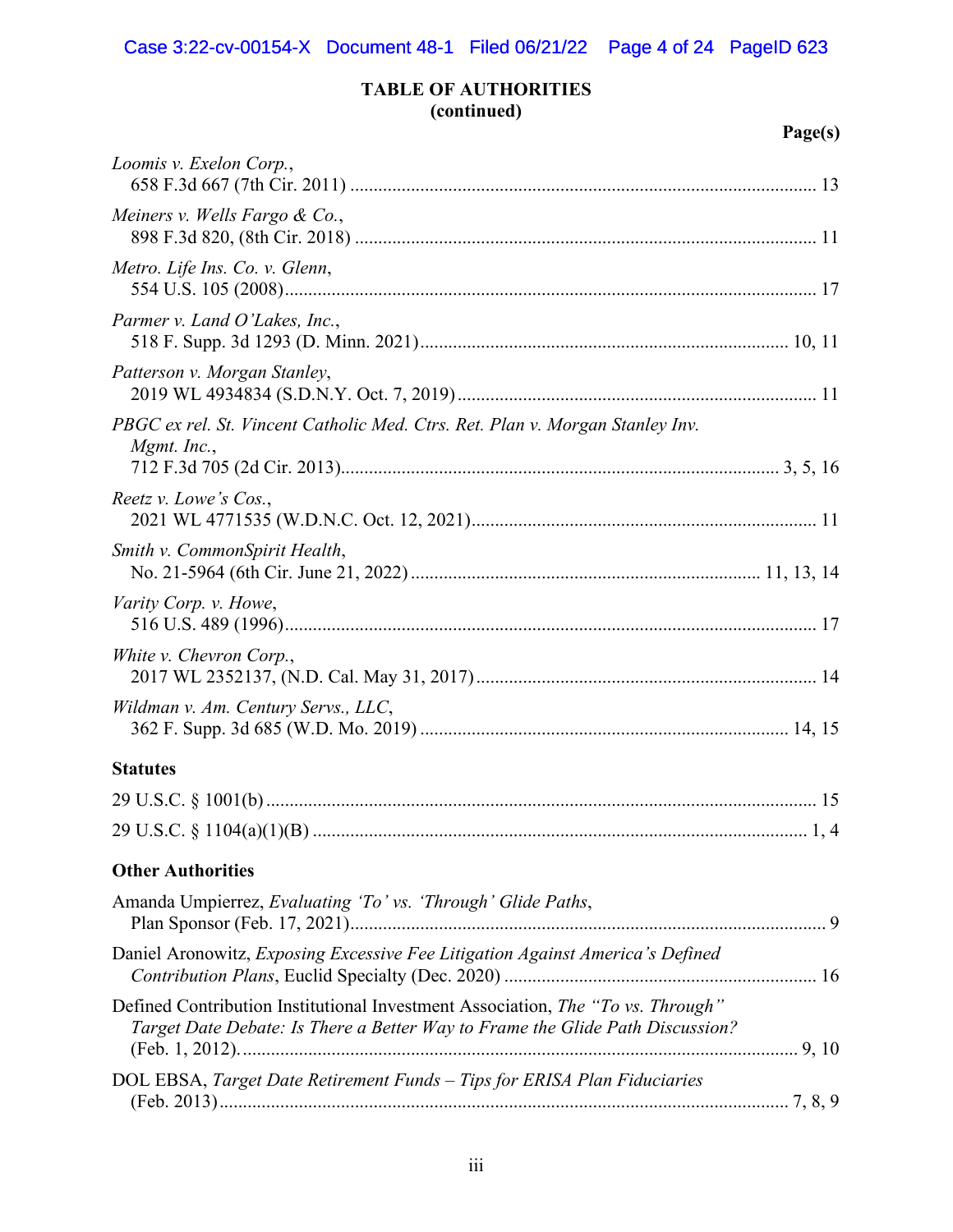## **TABLE OF AUTHORITIES (continued)**

# **Page(s)**

| Jacklyn Wille, 401(k) Fee Suits Flood Courts, Set for Fivefold Jump in 2020,                                                                               |
|------------------------------------------------------------------------------------------------------------------------------------------------------------|
| Jacklyn Wille, Spike in $401(k)$ Lawsuits Scrambles Fiduciary Insurance Market,                                                                            |
| Jon Chambers, ERISA Litigation in Defined Contribution Plans,                                                                                              |
| Judy Greenwald, Litigation Leads to Hardening Fiduciary Liability Market,                                                                                  |
| Maciej Kowara and Paul Kaplan, How Long Can a Good Fund Underperform?,                                                                                     |
| Morningstar, 2022 Target-Date Strategy Landscape (Mar. 23, 2022) 7, 8, 9, 11, 12                                                                           |
| SEC and DOL, Notice of Hearing, Hearing on Target Date Funds and Similar                                                                                   |
| U.S. Gov't Accountability Off., GAO-11-118, DEFINED CONTRIBUTION PLANS -<br>Key Information on Target Date Funds as Default Investments Should Be Provided |
| Vanguard, Quantifying the Impact of Chasing Fund Performance                                                                                               |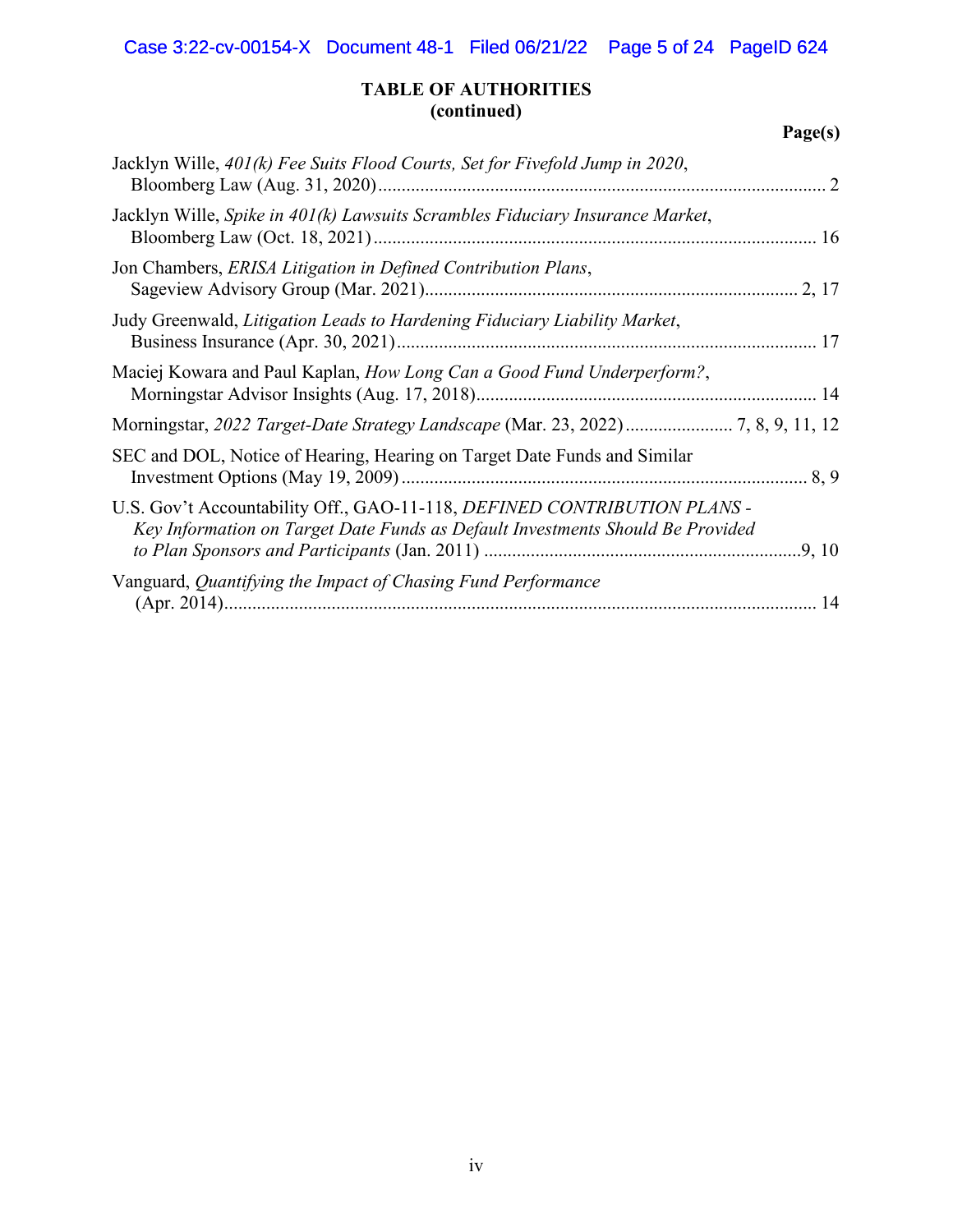### **INTEREST OF AMICUS CURIAE**

<span id="page-5-0"></span>The Chamber of Commerce of the United States of America ("Chamber") is the world's largest business federation, representing approximately 300,000 direct members and indirectly representing the interests of more than three million businesses and professional organizations of every size, in every industry sector, and from every region of the country.<sup>[1](#page-5-2)</sup> Many of the Chamber's members sponsor or provide services to retirement plans governed by the Employee Retirement Income Security Act of 1974 ("ERISA"). The Chamber regularly participates as *amicus curiae* in ERISA cases at all levels of the federal-court system, including cases addressing the standard for pleading fiduciary-breach claims based on circumstantial allegations of imprudence. The Chamber submits this brief to aid the Court's consideration of defendants' motions to dismiss by providing additional context regarding the wide range of investment options available to plan fiduciaries, the variety of plan-specific factors that influence fiduciaries' decisions about which investment options to offer, and the broader litigation landscape.

#### **INTRODUCTION**

<span id="page-5-1"></span>ERISA provides a safeguard for Americans' retirement savings while encouraging employers to provide retirement benefits to their employees. As an essential part of this regime, ERISA imposes on fiduciaries a context-driven duty to act "with the care, skill, prudence, and diligence under the circumstances then prevailing that a prudent man acting in a like capacity and familiar with such matters would use in the conduct of an enterprise of a like character and with like aims." 29 U.S.C.  $\S$  1104(a)(1)(B). This standard necessarily recognizes the role of

<span id="page-5-2"></span> $<sup>1</sup>$  No counsel for a party authored this brief in whole or in part. No party, no counsel for a</sup> party, and no person other than *amicus*, its members, and its counsel made a monetary contribution intended to fund the preparation or submission of this brief.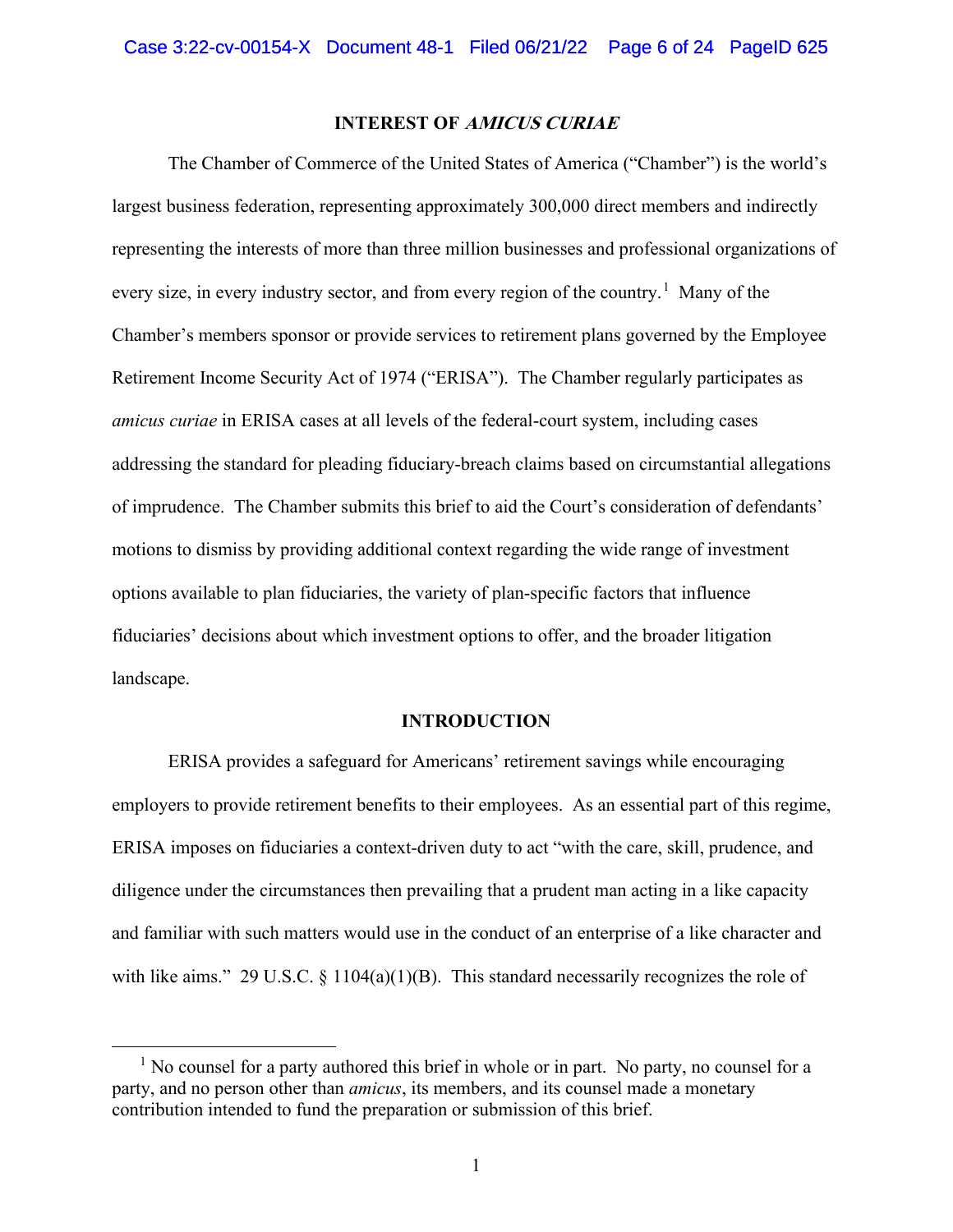#### Case 3:22-cv-00154-X Document 48-1 Filed 06/21/22 Page 7 of 24 PageID 626

discretion in fiduciary decision-making and the range of reasonable choices plan fiduciaries generally have available to them.

Despite the flexibility built into the statutory prudence standard, the last several years have brought an explosion of ERISA litigation seeking to second-guess plan fiduciaries' decisions based on alternatives—invariably identified in hindsight—that the fiduciaries allegedly should have selected instead.<sup>[2](#page-6-0)</sup> Many of these lawsuits question the prudence of particular plan investments with reference to a handful of different options that delivered higher returns over a select period of time, where the contention is the fiduciaries should have seen the higher returns coming. Others challenge the use of actively managed funds that did not beat their benchmarks over relatively short-term periods, selectively ignoring timeframes in which active management delivered excess returns or protected against downside risk. These suits typically do not involve any direct allegations of a defective fiduciary process. Rather, the plaintiffs ask courts to infer from the choices themselves that plan fiduciaries *must* have breached their duties in evaluating the investments.

Permitting such claims to proceed past the pleading stage divorces the prudence standard from its focus on process, effectively turning plan management into a short-term performance contest. Although allegations of imprudence may be based on circumstantial facts, plaintiffs asserting a breach based on particular investment options must plausibly show that no prudent fiduciary could have made the same choice when the decision was made. *See, e.g.*, *PBGC ex rel.* 

<span id="page-6-0"></span><sup>2</sup> *See, e.g.*, *Amicus* App'x Ex. A (Jon Chambers, *ERISA Litigation in Defined Contribution Plans: Background, History, Current Status and Risk Management Techniques*, Sageview Advisory Grp. (Mar. 2021), https://bit.ly/3lIsyPp); *Amicus* App'x Ex. B (Jacklyn Wille, *401(k) Fee Suits Flood Courts, Set for Fivefold Jump in 2020*, Bloomberg Law (Aug. 31, 2020), https://bit.ly/3fDgjQ5).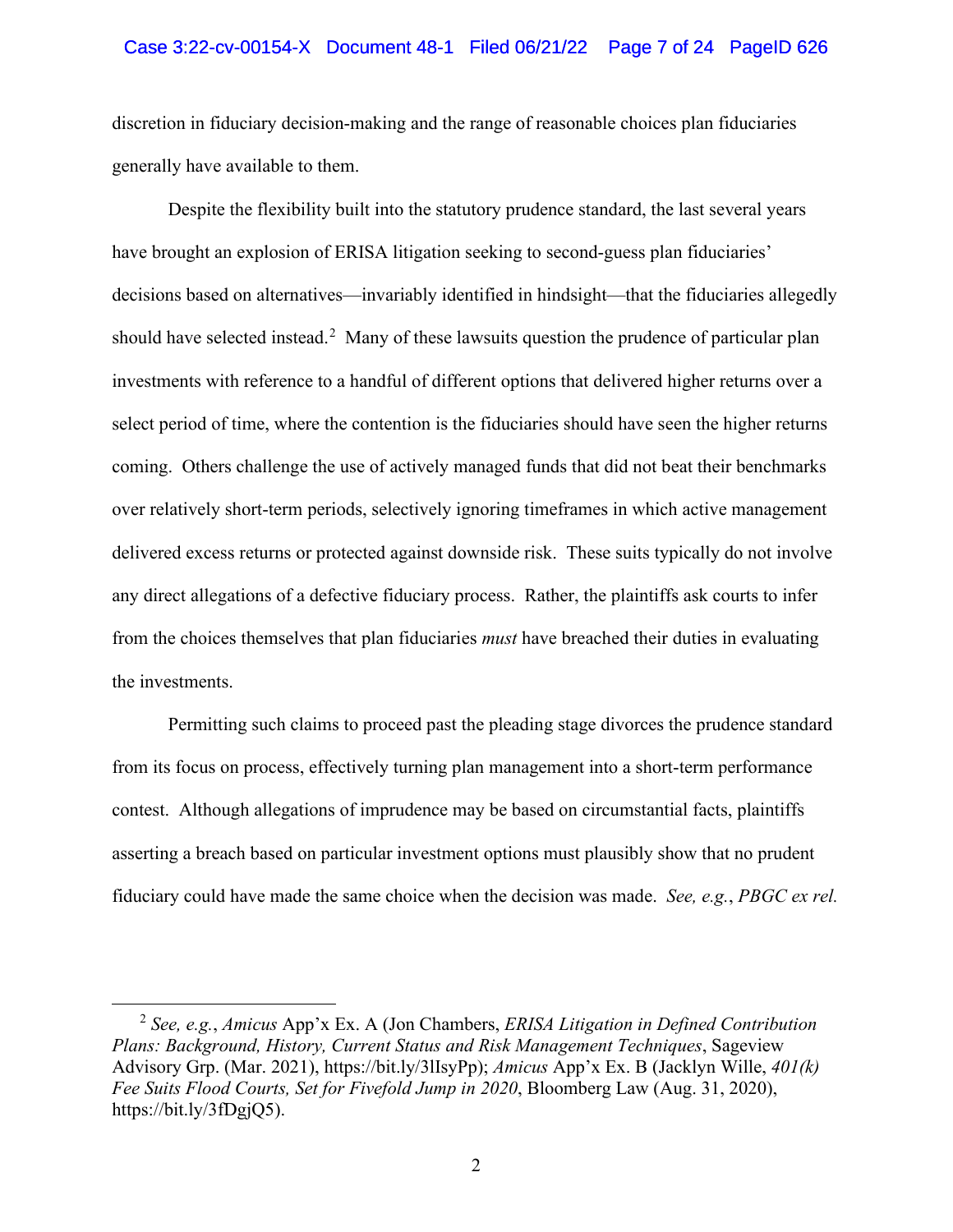#### Case 3:22-cv-00154-X Document 48-1 Filed 06/21/22 Page 8 of 24 PageID 627

*St. Vincent Catholic Med. Ctrs. Ret. Plan v. Morgan Stanley Inv. Mgmt. Inc.*, 712 F.3d 705, 720 (2d Cir. 2013) ("*St. Vincent*"); *Kurtz v. Vail Corp.*, 511 F. Supp. 3d 1185, 1200 (D. Colo. 2021).

The complaint in this case exemplifies pleading failures typical of the recent wave of fiduciary-breach litigation. Plaintiffs are former participants in the Fluor Corporation Employees' Savings Investment Plan (the "Plan") who allege that Plan fiduciaries violated ERISA by imprudently offering the Custom Fluor Target-Date Funds ("Fluor TDFs"), Custom Large Cap Equity Fund, Custom Small/Mid Cap Equity Fund, and Custom Non-U.S. Equity Fund (collectively, the "Custom Asset-Class Funds"). Plaintiffs' claims, like so many others, are not supported by any direct allegations about the process through which the challenged investments were chosen or retained. With respect to the TDFs, plaintiffs simply hold up a handful of alternative TDF suites that delivered higher returns in hindsight, without any consideration of the many factors and metrics that can reasonably drive fiduciary decisionmaking. For the Custom Asset-Class Funds—each of which is actively managed—plaintiffs allege that the Funds' historical returns trailed their benchmarks at three points in time (all within a year and a half of each other) and claim this shows that the Funds had nothing to offer relative to index funds.

Plaintiffs' outcome-oriented critiques draw fiduciaries into litigation for having failed to predict the future. They rigidly bind fiduciaries to a narrow set of investments preferred by the plaintiffs' bar, depriving fiduciaries of the discretion to consider participant-protective factors other than raw return potential when evaluating investment options. Worst of all, they demand nearsighted return-chasing at the expense of the long-term performance considerations that are characteristic of prudent decision-making, stripping away the plan-specific context and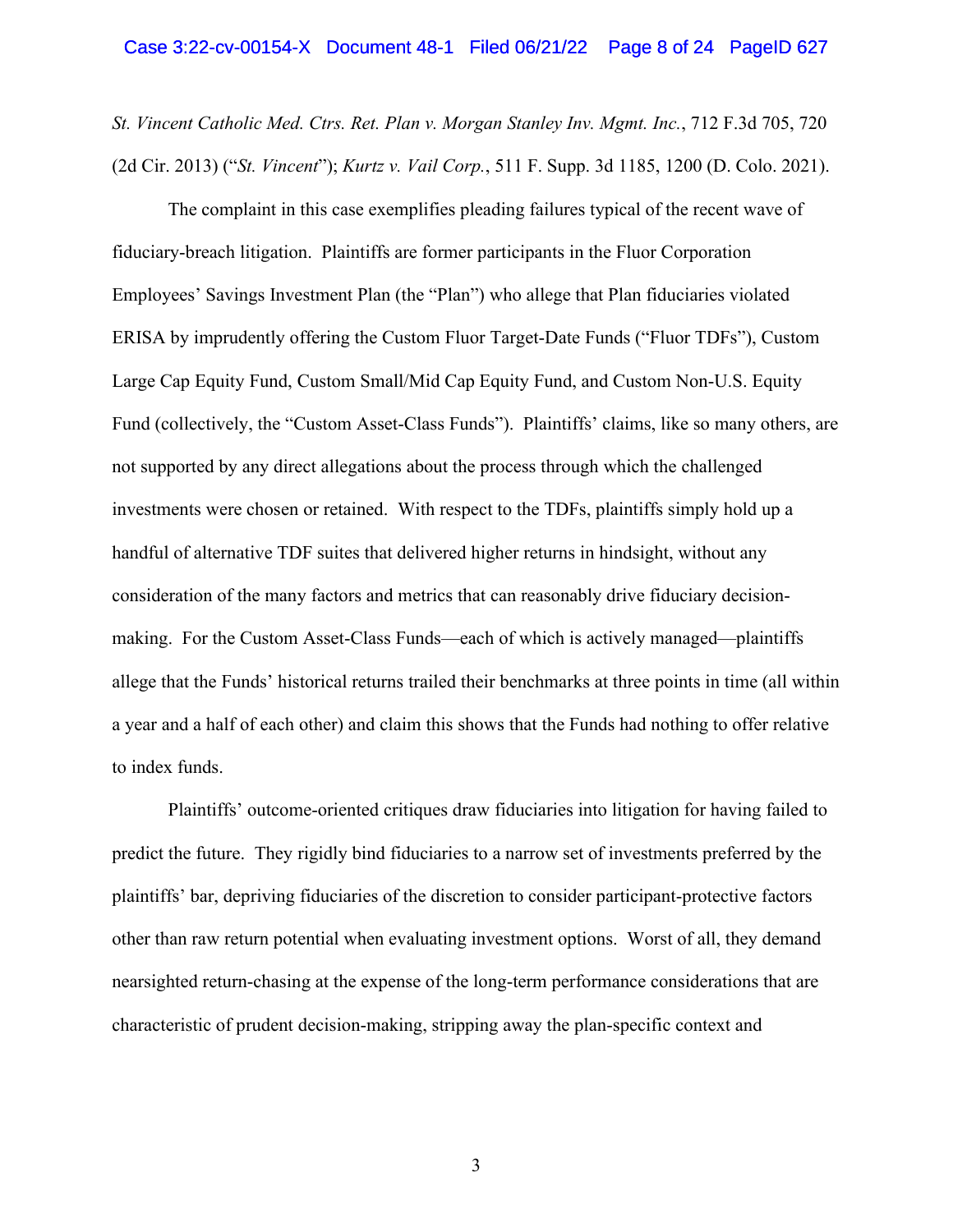discretion that is at the heart of the prudence standard. Litigation like this does not serve ERISA's goals; it undermines them.

#### **ARGUMENT**

## <span id="page-8-1"></span><span id="page-8-0"></span>**I. ERISA's Prudence Standard Recognizes that Fiduciaries Often Have a Range of Reasonable Choices Available to Them and Does Not Dictate Any Particular Approach If Fiduciaries Use a Sound Decision-Making Process**

As the Supreme Court recently explained, "[a]t times, the circumstances facing an ERISA fiduciary will implicate difficult tradeoffs," and courts evaluating allegations of imprudence "must give due regard to the range of reasonable judgments a fiduciary may make based on her experience and expertise." *Hughes v. Nw. Univ*, 142 S. Ct. 737, 742 (2022). Fiduciaries face a long list of choices when it comes to plan investments. For instance, fiduciaries must decide how many investments to offer, and how to structure the plan menu (*e.g.*, whether to organize the plan's investment options into "tiers" to help guide participants towards the options aligned with their individual investment approach). They must decide what strategies to offer, including whether to offer funds with innovative styles and objectives. They must consider what balance of passive and actively managed options to include. And they must pick specific managers for each of the strategies in the lineup. When making these decisions, plan- and participant-specific considerations are paramount, and such plan-specific judgments necessarily produce varied results. There is no one-size-fits-all approach that works for every plan in every circumstance.

ERISA's prudence standard accommodates the complex realities of fiduciary decisionmaking. Instead of attempting to dictate precisely what plan investments and service arrangements should look like, Congress required only that fiduciaries act prudently when making plan decisions. *Laborers Nat'l Pension Fund v. N. Trust Quantitative Advisors, Inc.*, 173 F.3d 313, 317 (5th Cir. 1999). Because prudence depends on "the character and aim of the particular plan and decision at issue and the circumstances prevailing at the time," 29 U.S.C.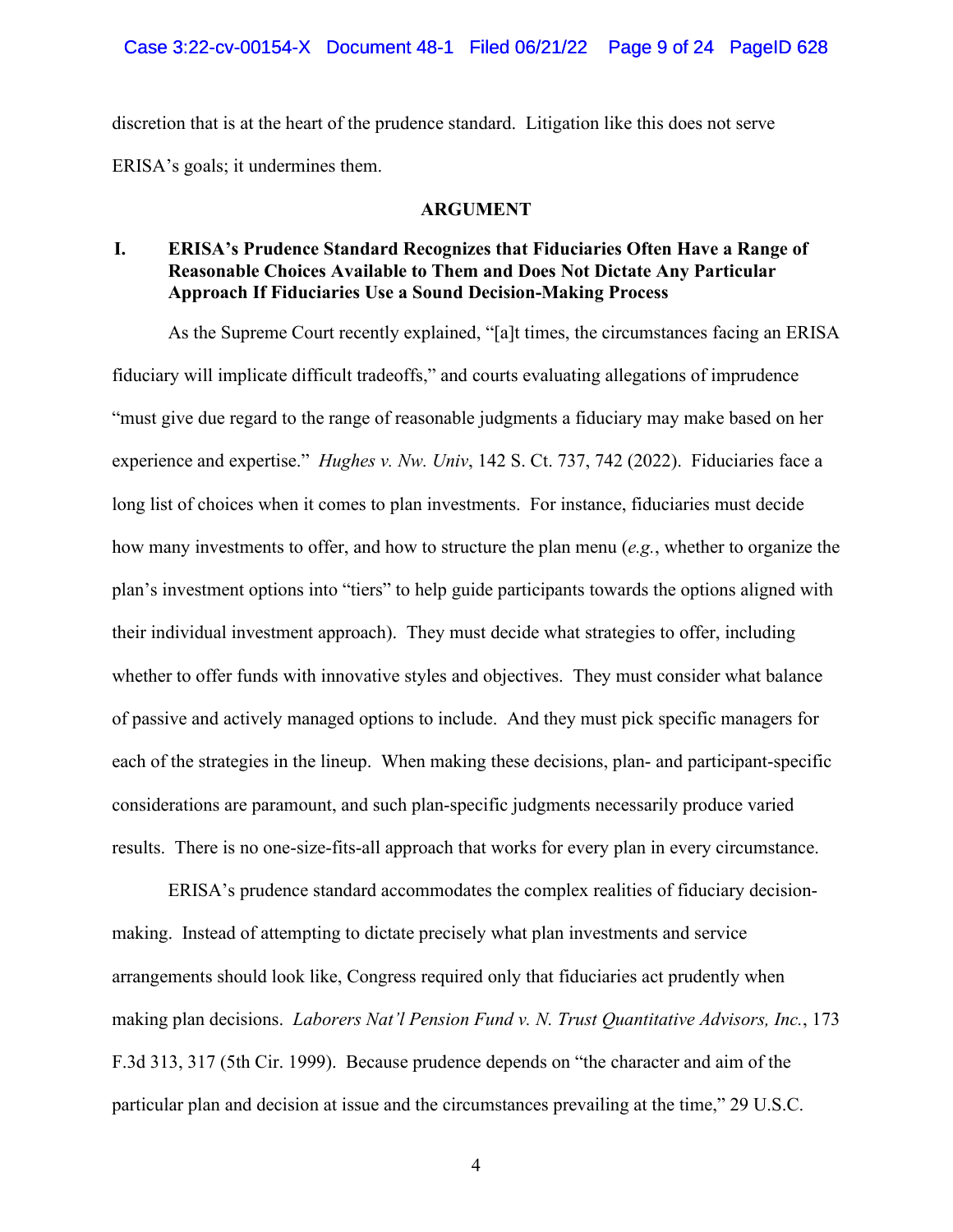§ 1104(a)(1)(B), "the appropriate inquiry will necessarily be context specific," *Fifth Third Bancorp v. Dudenhoeffer*, 573 U.S. 409, 425 (2014). This standard of prudence recognizes that fiduciary decision-making typically involves the "balancing of competing interests under conditions of uncertainty," *Armstrong v. LaSalle Bank Nat'l Ass'n*, 446 F.3d 728, 733 (7th Cir. 2006), and it does not require fiduciaries to take "any particular course of action if another approach seems preferable," *Chao v. Merino*, 452 F.3d 174, 182 (2d Cir. 2006) (quotation omitted). In other words, ERISA's "test of prudence is one of conduct, not results." *Kirschbaum v. Reliant Energy, Inc.*, 526 F.3d 243, 253 (5th Cir. 2008). If fiduciaries arrive at their decisions through prudent consideration of the available options, they may choose whichever approach they "reasonably conclude[] best to promote the interests of [the plan's] participants and beneficiaries." *Lee v. Verizon Commc'ns, Inc.*, 837 F.3d 523, 541 (5th Cir. 2016) (quotation omitted).

By focusing on process rather than results, ERISA recognizes that similarly situated fiduciaries may reach different decisions when faced with the same questions, and the decisions of one fiduciary cannot be condemned solely because another fiduciary in a different plan took a different tack. Nor are fiduciaries judged by investment results that are the product of unpredictable market fluctuations rather than fundamental, foreseeable flaws in investment strategy. *See, e.g.*, *St. Vincent*, 712 F.3d at 716; *Bussian v. RJR Nabisco, Inc.*, 223 F.3d 286, 299 (5th Cir. 2000); *In re Unisys Sav. Plan Litig.*, 74 F.3d 420, 434 (3d Cir. 1996). ERISA does not subject fiduciaries to liability for selecting investments they reasonably judged suitable for their individual plans at the time the decision was made. *See Bussian*, 223 F.3d at 299; *Laborers Nat'l Pension Fund*, 173 F.3d at 317.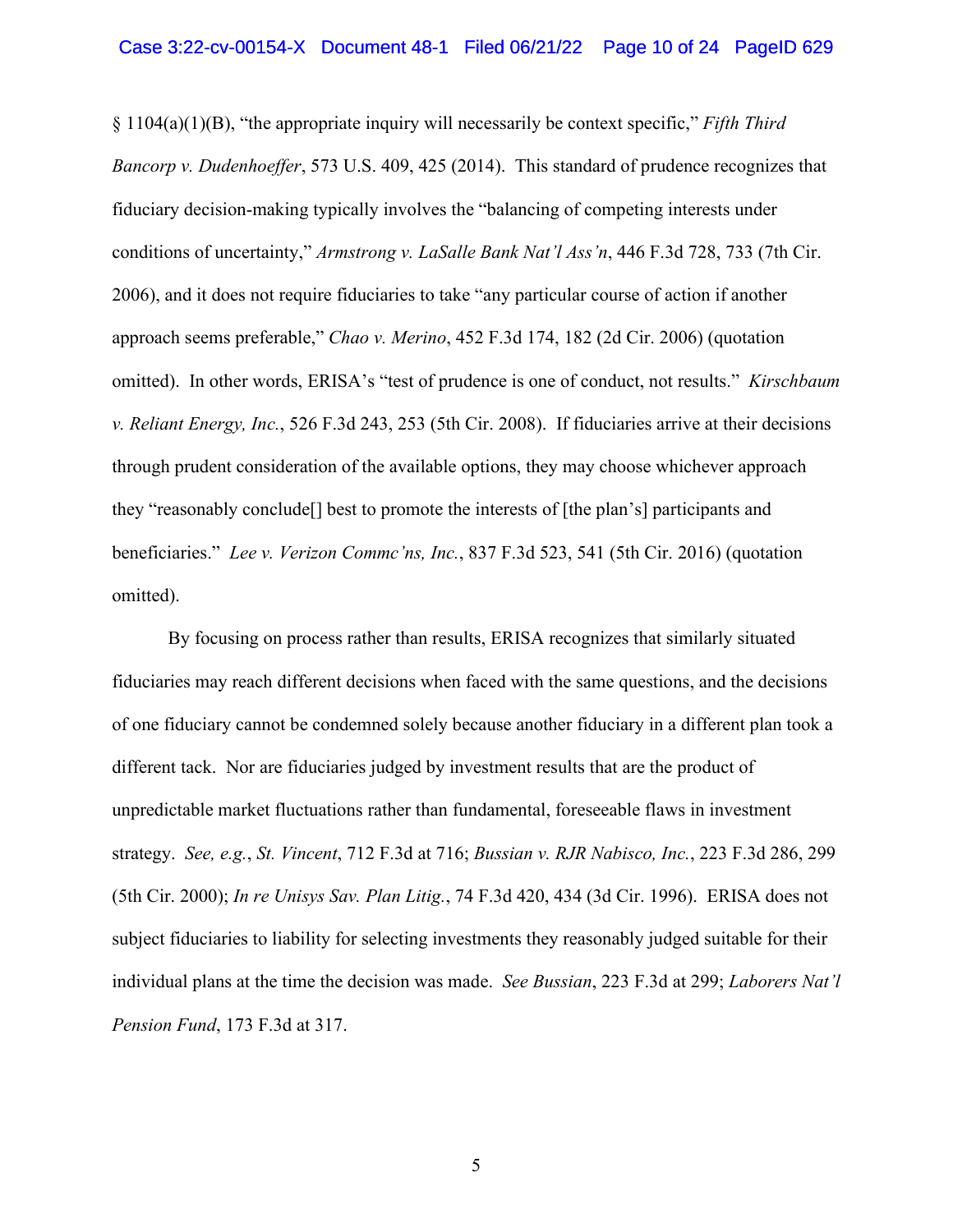## <span id="page-10-0"></span>**II. Plaintiffs' Complaint Reflects Pleading Deficiencies Typical of Recent ERISA Fiduciary Breach Litigation**

As exemplified by the present case, recent suits against ERISA plan fiduciaries often follow a familiar pattern in challenging investment options offered to participants. Plaintiffs, with the benefit of hindsight, identify a handful of alternatives that outperformed the challenged fund and ask courts to infer that plan fiduciaries must have had a flawed decision-making process because they did not choose one of plaintiffs' alternatives. Or plaintiffs identify windows in which actively managed funds' returns trailed their benchmarks or index funds (often, as in this case, by relatively modest margins) and on that basis ask courts to infer that plan fiduciaries could not have been prudently monitoring the active options.

This common approach leaves virtually no investment, and thus no plan, safe from suit. With countless investment options available in the marketplace, it is nearly certain that plaintiffs will be able to identify better-performing funds in hindsight. It is likewise all but inevitable and unexceptionable—that an actively managed fund will experience periods of underperformance relative to its benchmark, even if it outperforms over the long-run. Yet these performance patterns are not knowable before-the-fact, and hindsight performance critiques say nothing about whether the challenged investments were reasonable options to offer. Claims rooted in post-hoc performance comparisons ignore that ERISA's standard of prudence is "not a test of the result of performance of the investment," but focuses on the process through which fiduciaries arrived at their decisions. *Bussian*, 223 F.3d at 299.

## <span id="page-10-1"></span>**A. TDFs Pursue a Range of Strategies to Address the Various Risks Retirement Investors Face Over Their Lifetimes, and Fiduciaries Have Discretion to Choose the Approach that Suits Their Plan and Its Participants**

Plaintiffs' challenge to the Fluor TDFs is exactly the type of results-based attack that does not raise a plausible inference of imprudence. Their claim is based upon allegations that the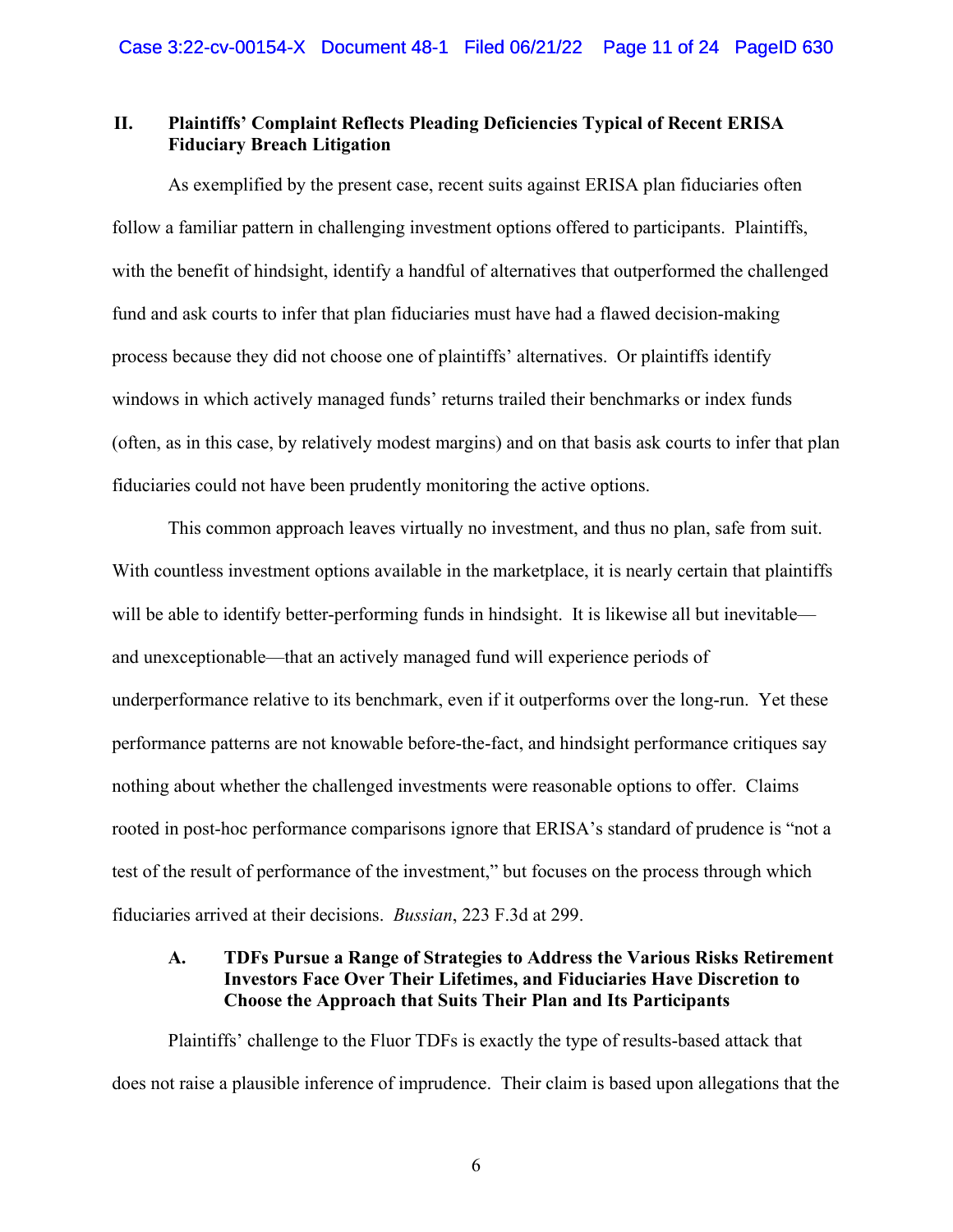### Case 3:22-cv-00154-X Document 48-1 Filed 06/21/22 Page 12 of 24 PageID 631

Fluor TDFs delivered lower returns compared to a set of five "off-the-shelf" TDFs selected by plaintiffs in hindsight. *See* Am. Compl. ¶¶ 35-36. These allegations provide no basis to question the reasonableness of the judgment to offer the Fluor TDFs or the Plan fiduciaries' process for selecting and monitoring those funds.

TDFs offer a long-term, all-in-one investment strategy, holding a mix of stocks, bonds, and other investments that automatically changes over time as the participant ages. *See Amicus*  App'x Ex. C at 21 (DOL EBSA, *Target Date Retirement Funds – Tips for ERISA Plan Fiduciaries*, at 1 (Feb. 2013), https://bit.ly/3mPRxjC ("*Tips for ERISA Plan Fiduciaries*")). A TDF's initial asset allocation usually consists mostly of equity investments, which typically have greater return potential but also carry greater investment risk. *Id.* As the target retirement date approaches (and often continuing after retirement), the fund's asset allocation shifts to include a higher proportion of more conservative investments. *Id.* TDFs "can be attractive investment options for employees who do not want to actively manage their retirement savings," and many plan sponsors select TDFs as the default investment option for those plan participants who fail to make an election regarding investment of their account balances. *Id.* Largely for these reasons, TDFs have come to dominate the retirement investment landscape, with a record \$3.27 trillion in total assets invested in TDF strategies in 2021. *Amicus* App'x Ex. D at 25 (Morningstar, *2022 Target-Date Strategy Landscape*, at 1 (Mar. 23, 2022), https://bit.ly/3HhLXzW ("*Morningstar Target-Date Landscape*")).

With such large amounts of participant assets allocated to them, TDFs provide an attractive target for opportunistic plaintiffs looking to claim massive damages based on asserted underperformance compared to other available options. While hindsight-infected performance critiques are a legally and logically flawed basis for challenging any investment decision, *see,*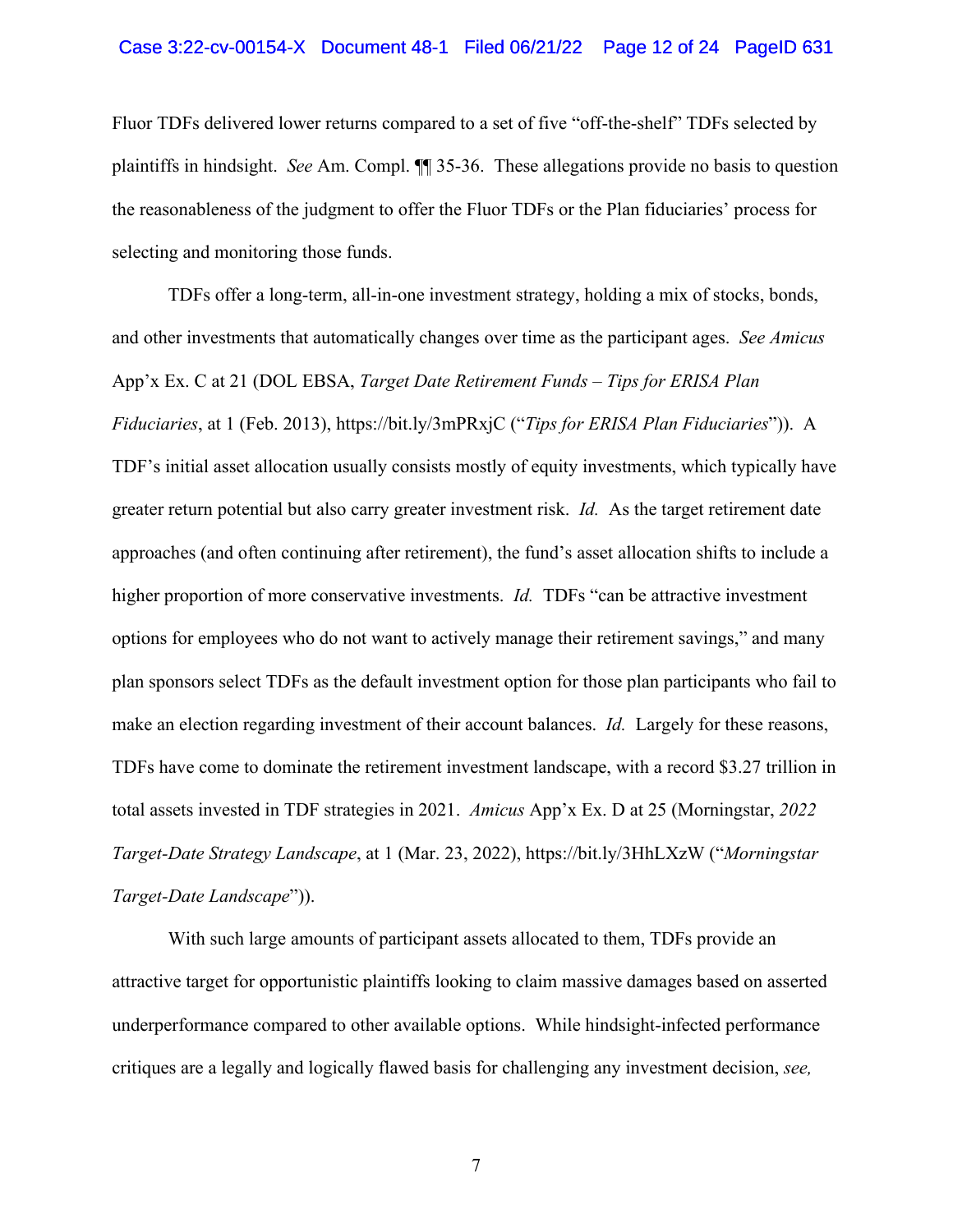*e.g.*, *DiFelice v. U.S. Airways, Inc.*, 497 F.3d 410, 424 (4th Cir. 2007), comparisons to better performing "alternatives" are particularly unilluminating when it comes to TDFs. TDFs do not follow a single strategy for allocating and adjusting risk over the life of the funds, which is decades long and can be expected to cover a variety of market environments, from bull to bear. Rather, TDFs vary significantly in their asset allocation "glide paths," and even funds with the same target date may have materially different asset allocations. *See Amicus* App'x Ex. E at 68– 69 (SEC and DOL, Notice of Hearing, Hearing on Target Date Funds and Similar Investment Options, at 1–2 (May 19, 2009), https://bit.ly/3ubDWHR).

One significant difference among TDF glide paths is between funds that use a "to" approach that reaches its most conservative asset allocation at the target retirement date, like the Fluor TDFs, and TDFs that use a "through" approach that continues to reduce the fund's equity exposure after retirement, like plaintiffs' offered alternatives. *See Amicus* App'x Ex. C at 21 (*Tips for ERISA Plan Fiduciaries* at 1); *Amicus* App'x Ex. D at 60 (*Morningstar Target-Date Landscape* at 36); *see also* Mem. of Law in Support of Fluor's Mot. to Dismiss, ECF No. 43, at 16-17 (explaining that the Fluor TDFs use a "to" glide path while plaintiffs' proposed alternatives use a "through" glide path). TDF suites "with a 'through' approach tend to hold more stocks at the retirement date because they expect to continue winding down that exposure in retirement." *Amicus* App'x Ex. D at 61–62 (*Morningstar Target-Date Landscape* at 37-38). Morningstar's analysis found that the average asset allocation for the two types of glide paths differs the most at the target retirement date, when "the average 'through' series holds 46% in stocks versus just 33% for the average 'to' series." *Id.* As Morningstar noted, these difference in asset allocation "can lead to markedly different performance." *Id.* Nonetheless, either approach may be reasonable for a retirement plan, and the choice between them will depend on fiduciary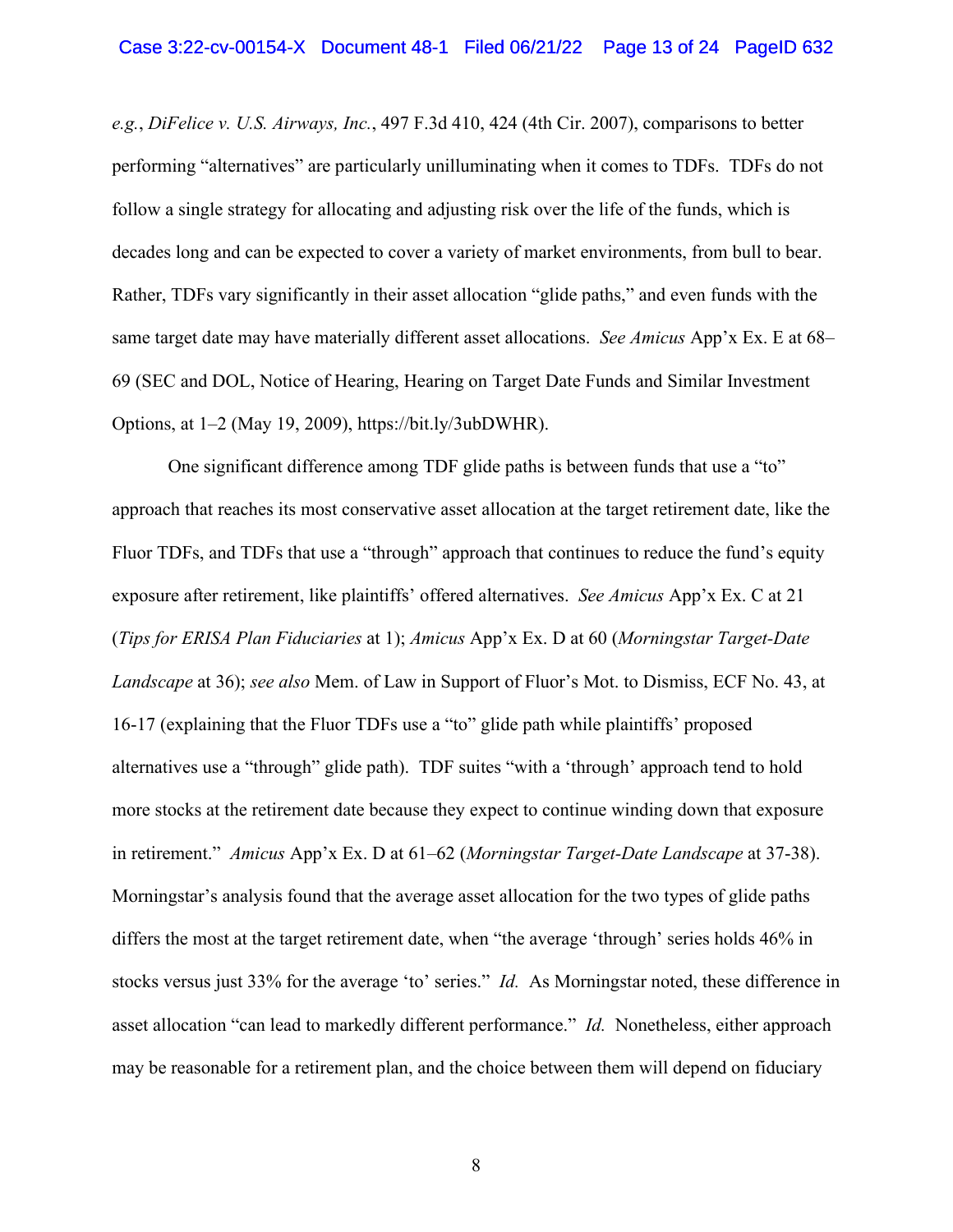### Case 3:22-cv-00154-X Document 48-1 Filed 06/21/22 Page 14 of 24 PageID 633

assessments about a particular plan's participant population and their investment behavior, including factors such as participants' average savings rate, overall risk tolerance, and access to other retirement resources like a defined benefit pension plan. *See Amicus* App'x Ex. F (Amanda Umpierrez, *Evaluating 'To' vs. 'Through' Glide Paths*, Plan Sponsor (Feb. 17, 2021), https://bit.ly/[3](#page-14-0)N8CQmK).<sup>3</sup>

Even within the broad "to" and "through" categories, there are significant differences across TDFs in terms of asset allocation and risk profile.<sup>[4](#page-15-0)</sup> As the U.S. Government Accountability Office has explained: "Differences in the size of the equity component throughout the TDF's glide path may be rooted in different goals and in the treatment of various considerations such as the risk of losing money because of financial market fluctuations investment risk—and the risk that a participant could outlive his or her assets—longevity risk." *Amicus* App'x Ex. G at 93 (U.S. Gov't Accountability Off., GAO-11-118, *DEFINED CONTRIBUTION PLANS - Key Information on Target Date Funds as Default Investments Should Be Provided to Plan Sponsors and Participants*, at 11 (Jan. 2011), https://bit.ly/3b7HjbP ("GAO Report")). Just as with the broad "to" versus "through" distinction, these differences in asset allocation strategy "can significantly affect the way a TDF performs." *Amicus* App'x Ex. C at 21 (*Tips for ERISA Plan Fiduciaries*, at 1).

<sup>3</sup> *See also Amicus* App'x Ex. D at 61-62 (*Morningstar Target-Date Landscape* at 36-37) ("It is a common belief that 'to' series are most appropriate for investors who plan to withdraw their money when they enter retirement and 'through' series are best for those who plan to keep their money in the account.").

<sup>4</sup> *See Amicus* App'x Ex. H (Defined Contribution Institutional Inv. Ass'n, *The "To vs. Through" Target Date Debate: Is There a Better Way to Frame the Glide Path Discussion?* (Feb. 1, 2012), https://bit.ly/3NOoPM7); *Amicus* App'x Ex. E at 68–69 (SEC and DOL, Notice of Hearing, Hearing on Target Date Funds and Similar Investment Options, at 1–2 (May 19, 2009), https://bit.ly/3ubDWHR).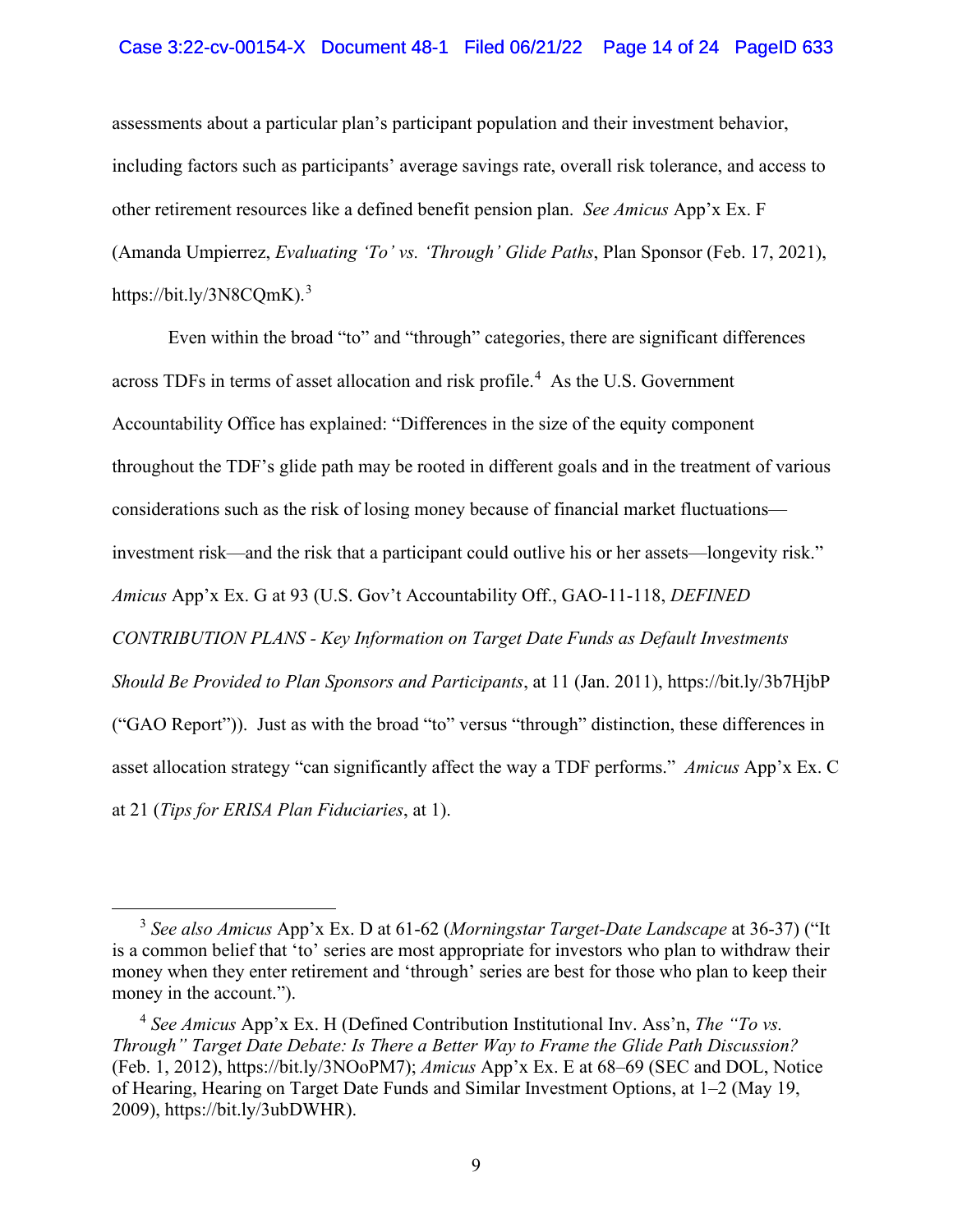### Case 3:22-cv-00154-X Document 48-1 Filed 06/21/22 Page 15 of 24 PageID 634

TDFs may also invest in actively or passively managed underlying funds—or a mix of both. *See, e.g.*, *Parmer v. Land O'Lakes, Inc.*, 518 F. Supp. 3d 1293, 1306 (D. Minn. 2021). As courts have recognized, active and passive management are different approaches to investing, with "different aims, different risks, and different potential rewards." *Davis v. Wash. Univ. in St. Louis*, 960 F.3d 478, 485 (8th Cir. 2020). Notably, although asset allocation tends to be the primary driver of performance for any TDF—passive, active, or blend—it is essentially the *only*  driver of performance for an index-fund-based TDF like the Fluor TDFs, because index funds are designed to closely track (rather than beat) the returns of a relevant market index. *See id.*

Hindsight performance comparisons provide no insight about whether a particular TDF suite's asset allocation strategy was reasonable when plan fiduciaries chose it. While a higherrisk strategy focused on maximizing return potential may make sense for some plans, there are good reasons why fiduciaries might be wary of such an aggressive strategy. Higher-equity TDFs carry an increased risk of poor outcomes for participants in the event of a major market downturn. *See Amicus* App'x Ex. G at 107-08 (GAO Report at 25-26). Many retirement plan investors do not have a large enough financial cushion to comfortably ride out dramatic drops in the value of their retirement assets at or near their retirement date.

<span id="page-14-0"></span>Put simply, there is no single solution that represents the "best" TDF strategy for every retirement plan, and choosing among the available options necessarily involves an array of planspecific considerations beyond simply maximizing raw returns (or minimizing fees). *See Amicus*  App'x Ex. G at 110-12 (GAO Report at 28-30); *see also Amicus* App'x Ex. H (Defined Contribution Institutional Inv. Ass'n, *The "To vs. Through" Target Date Debate: Is There a Better Way to Frame the Glide Path Discussion?* (Feb. 1, 2012), https://bit.ly/3NOoPM7). Allegations of imprudence that focus exclusively on performance comparisons ignore the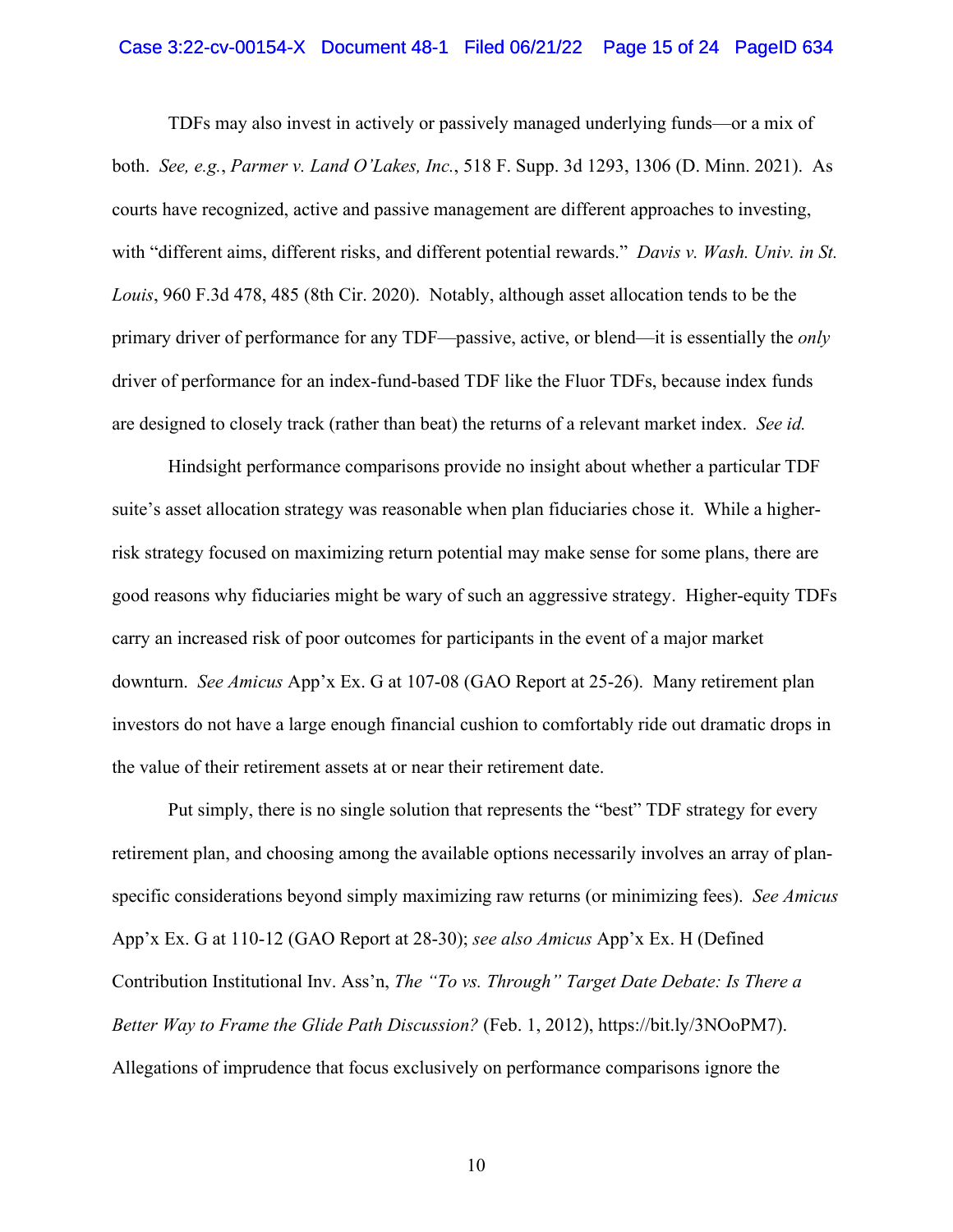multifaceted nature of fiduciary decision-making and the wide range of reasonable options available to retirement plan fiduciaries. *See Smith v. CommonSpirit Health*, No. 21-5964, slip op. at 7-8 (6th Cir. June 21, 2022) (explaining that "a showing of imprudence" does not "come down to simply pointing to a fund with better performance"). ERISA affords fiduciaries the flexibility to consider multiple factors when making investment decisions. *See, e.g.*, *Hecker v. Deere & Co.*, 556 F.3d 575, 586 (7th Cir. 2009) ("Nothing in ERISA requires every fiduciary to scour the market to find and offer the cheapest possible fund (which might, of course, be plagued by other problems)"); *Reetz v. Lowe's Cos.*, 2021 WL 4771535, at \*56 (W.D.N.C. Oct. 12, 2021) ("ERISA does not require fiduciaries to … prioritize raw returns over other considerations, including the higher risk associated with higher expected returns"), *appeal filed*, No. 21-2267 (4th Cir. Nov. 10, 2021). When it comes to TDFs in particular, courts have recognized that plaintiffs cannot state a claim by alleging differences in returns while closing their eyes to readily discernable differences among available TDF strategies. *See Meiners v. Wells Fargo & Co.*, 898 F.3d 820, 822-23 (8th Cir. 2018). [5](#page-17-1)

The ease with which plaintiffs can exploit the variation across TDFs to paint a false picture of imprudence is underscored by the fact that the Fluor TDFs "essentially mirror" the BlackRock LifePath Index TDFs, Am. Compl. ¶¶ 30, 36 n.7, which are one of the most popular TDF suites on the market. *See Amicus* App'x Ex. D at 36 (*Morningstar Target-Date Landscape* at 12). Indeed, plaintiffs' counsel themselves cited the Blackrock LifePath Index TDFs as a superior "off-the-shelf" comparator in another recent complaint, noting that the Blackrock funds

<span id="page-15-0"></span><sup>5</sup> *See also, e.g.*, *Smith*, slip op. at 7-11; *Anderson v. Intel Corp. Inv. Pol'y Comm.*, 2022 WL 74002, at \*10 (N.D. Cal. Jan. 8, 2022); *Parmer*, 518 F. Supp. 3d at 1306–07; *Wehner v. Genentech, Inc.*, 2021 WL 507599, at \*9 (N.D. Cal. Feb. 9, 2021); *Patterson v. Morgan Stanley*, 2019 WL 4934834, at \*14 (S.D.N.Y. Oct. 7, 2019).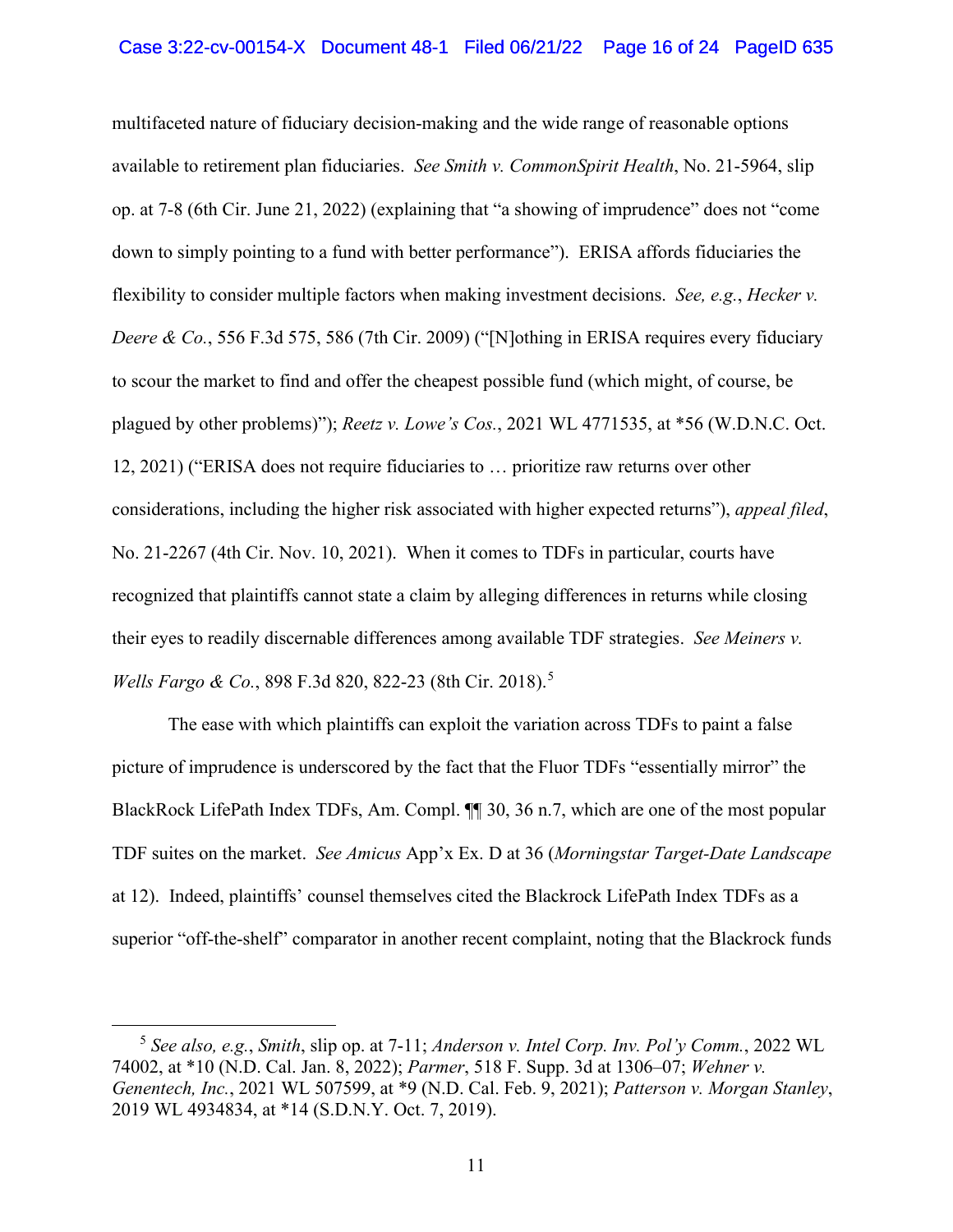are among the "most popular off-the-shelf target date funds." Am. Compl. ¶¶ 146–50, *Wehner v. Genentech, Inc.*, No. 20-cv-06894-WHO, ECF No. 46 (N.D. Cal. Mar. 2, 2021). The Blackrock TDFs, moreover, have earned a "Gold" Morningstar Analyst Rating—the highest analyst rating Morningstar gives out. *Amicus* App'x Ex. D at 43–44 (*Morningstar Target-Date Landscape* at 19-20).

Plaintiffs in other fiduciary-breach cases have relied on similar performance comparisons to attack other highly rated and widely adopted TDFs from respected investment managers, including the Fidelity Freedom Funds, T. Rowe Price Retirement Funds, and JPMorgan SmartRetirement Funds.<sup>[6](#page-18-0)</sup> The twisted logic of these allegations is evident from the frequency with which TDF offerings held up as prudent alternatives in one case are condemned as unreasonable and imprudent choices in another.<sup>[7](#page-19-1)</sup> This dynamic has made it nearly impossible for fiduciaries to avoid being sued, no matter how careful their process and how reasonable their decisions.

<sup>6</sup> *See, e.g.*, Am. Compl., *Davis v. Salesforce.com, Inc.*, No. 3:20-cv-1753-MMC (N.D. Cal. Oct. 23, 2020), ECF No. 38 (challenging JPMorgan SmartRetirement TDFs); Am. Compl., *Boley v. Universal Health Servs., Inc.*, No. 2:20-cv-2644-MAK (E.D. Pa. July 6, 2020), ECF No. 4 (challenging Fidelity Freedom Fund TDFs); Am. Compl., *Tobias v. NVIDIA Corp.*, No. 5:20-cv-6081-LHK (N.D. Cal. Nov. 12, 2021), ECF No. 51 (challenging T. Rowe Price TDFs).

<sup>7</sup> *Compare, e.g.*, Compl. ¶ 93, *Russell v. Ill. Tool Works, Inc.*, No. 1:22-cv-02492 (N.D. Ill. May 11, 2022), ECF No. 1 (identifying Fidelity Freedom Fund TDFs as a prudent investment alternative) *with* Compl. ¶¶ 55, 77-82, *Salvador Aquino v. 99 Cents Only Stores LLC*, No. 2:22 cv-01966-SB-AFM ECF No. 1 (challenging Fidelity Freedom Fund TDFs as imprudent); *and compare* Am. Compl. ¶¶ 54, 56 72, 94, *McGinnes v. FirstGroup Am,, Inc.*, No. 1:18-cv-0326- TSB (S.D. Ohio Sept. 30, 2021), ECF No. 71 (identifying T. Rowe Price TDFs as a prudent investment alternative) *with* Am. Compl. ¶¶ 105-10, *Tobias v. NVIDIA Corp.*, No. 5:20-cv-6081- LHK (N.D. Cal. Nov. 12, 2021), ECF No. 51 (challenging T. Rowe Price TDFs as imprudent).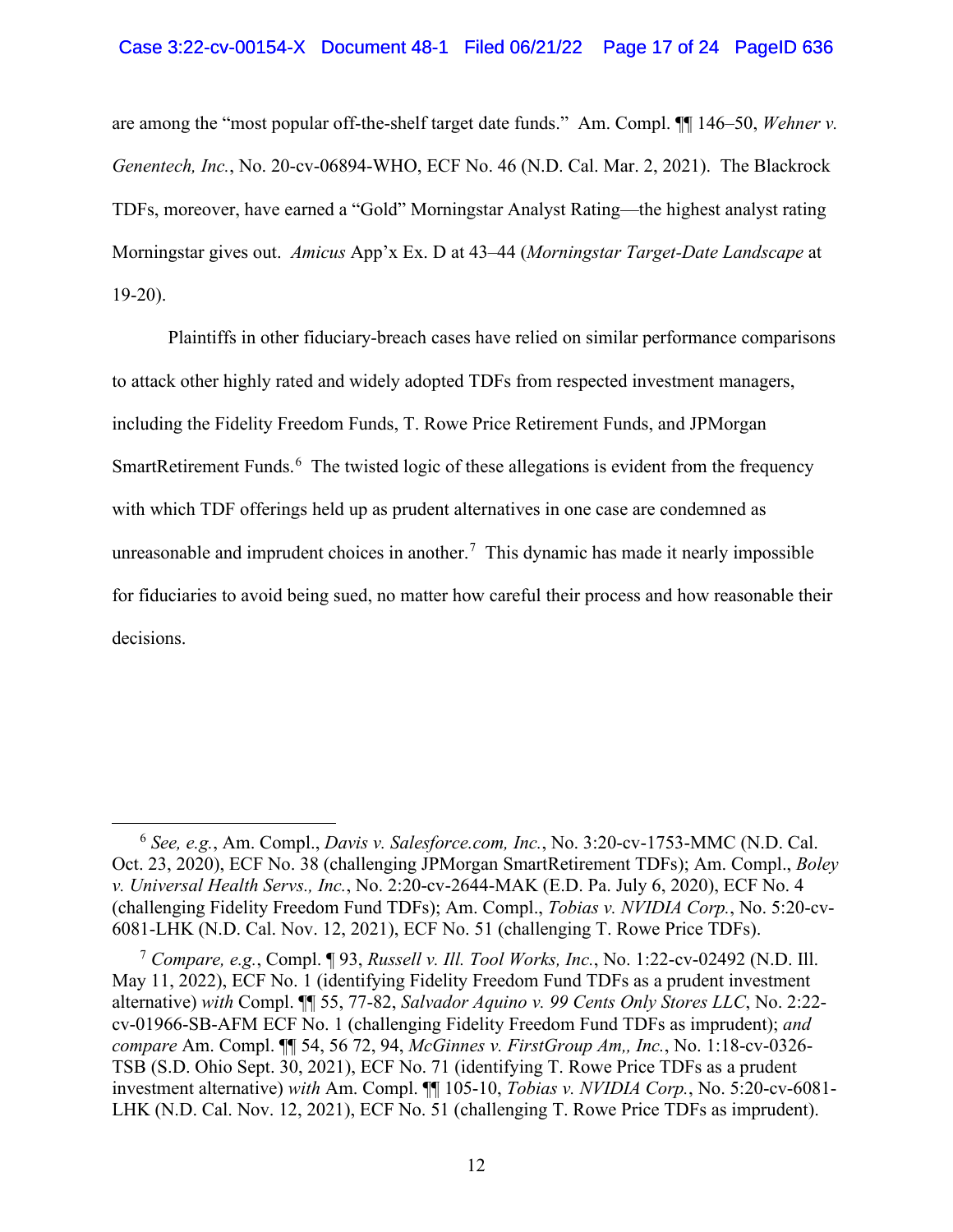## <span id="page-17-0"></span>**B. ERISA Affords Fiduciaries Discretion to Offer a Choice Between Active and Passive Strategies, and Encouraging Fiduciaries to Abandon Actively Managed Funds Whenever Their Performance Dips Below Benchmark Would Harm Participants**

In attacking the Custom Asset-Class Funds, plaintiffs' complaint, like many others, misses the fundamental point that actively and passively managed strategies reflect different investment approaches with "different aims, different risks, and different potential rewards." *Davis*, 960 F.3d at 485. Plaintiffs' contention that the Custom Asset-Class Funds were imprudent rests on the theory that these actively managed, multi-manager funds were not worth the cost because they underperformed their benchmarks in some periods and the Plan offered cheaper index fund options. Am. Compl. ¶¶ 39–46. Courts, however, have repeatedly affirmed that retirement plan fiduciaries have discretion to offer both index and actively managed funds, giving participants the option to pursue the strategy that aligns with their personal investment goals and risk tolerance. *See, e.g.*, *Smith*, slip op. at 6-7; *Davis*, 960 F.3d at 485; *Kurtz*, 511 F. Supp. 3d at 1200; *see also Loomis v. Exelon Corp.*, 658 F.3d 667, 673 (7th Cir. 2011) (ERISA encourages "sponsors to allow more choice to participants").

<span id="page-17-1"></span>Although plaintiffs here do not expressly frame their Custom Asset-Class Fund claim as a broadside attack on active management, that is what it reduces to in effect. Actively managed funds offer the potential for above-benchmark returns, but that increased upside potential also comes with the risk that investors could experience returns *below* a relevant benchmark for a period of time. Even the best-performing actively managed funds—ones that beat their benchmarks over the long run—can be expected to experience periods of below-benchmark returns. For example, a Morningstar study analyzing the performance of 5,500 actively managed funds over a 15-year period found that the 3,790 funds that outperformed their benchmarks over the full 15-year period nonetheless experienced below-benchmark performance for an average of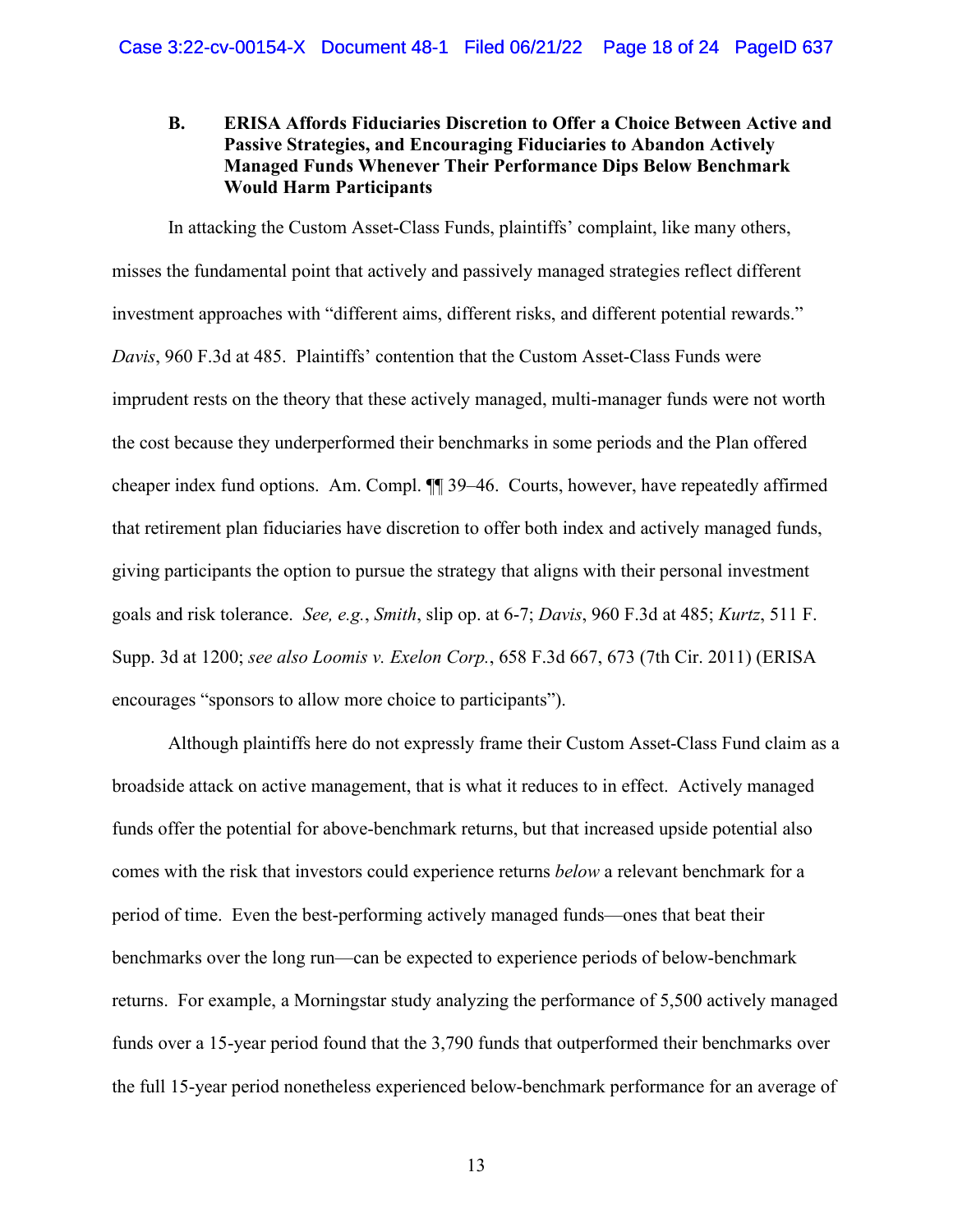#### Case 3:22-cv-00154-X Document 48-1 Filed 06/21/22 Page 19 of 24 PageID 638

9-11 years within that 15-year window. *Amicus* App'x Ex. I (Maciej Kowara and Paul Kaplan, *How Long Can a Good Fund Underperform?*, Morningstar Advisor Insights (Aug. 17, 2018), https://bit.ly/3NXD8xV). As Morningstar observed, "[s]tandard performance evaluation periods—three, five, even 10 years—are far too short to make well-informed judgments about a manager's skill or lack thereof." *Id.* The discretion to offer plan participants a choice between active and passive strategies is meaningless if fiduciaries face charges of imprudence whenever an actively managed fund's returns trail its benchmark and passive counterparts.

Moreover, an excessive focus on relatively short-term returns is counterproductive because it would pressure fiduciaries to reflexively liquidate "underperforming" options. It is widely recognized that "return-chasing"—buying shares after the market has run up in value and selling when the market declines—harms investors. For example, considering a decade of financial data, analysis by Vanguard found that a "buy-and-hold [investment strategy] was superior to a performance-chasing strategy across the board." *Amicus* App'x Ex. J at 163 (Vanguard, *Quantifying the Impact of Chasing Fund Performance*, at 2 (Apr. 2014), https://bit.ly/3zzshpt). Vanguard advised that "[t]o improve the odds of their long-term investment success, investors should understand that some periods of below average performance are inevitable. At such times, investors should remain disciplined in their investment approach and avoid the temptation to chase performance." *Id.* at 165 (Vanguard, *Quantifying the Impact of Chasing Fund Performance*, at 4 (Apr. 2014), https://bit.ly/3zzshpt).

<span id="page-18-0"></span>Consistent with Vanguard's findings, courts have recognized that ERISA fiduciaries have discretion to retain investment options through periods of underperformance. *See, e.g.*, *Smith*, slip op. at 8; *Wildman v. Am. Century Servs., LLC*, 362 F. Supp. 3d 685, 707 (W.D. Mo. 2019); *White v. Chevron Corp.*, 2017 WL 2352137, at \*20 (N.D. Cal. May 31, 2017), *aff'd*, 752 F.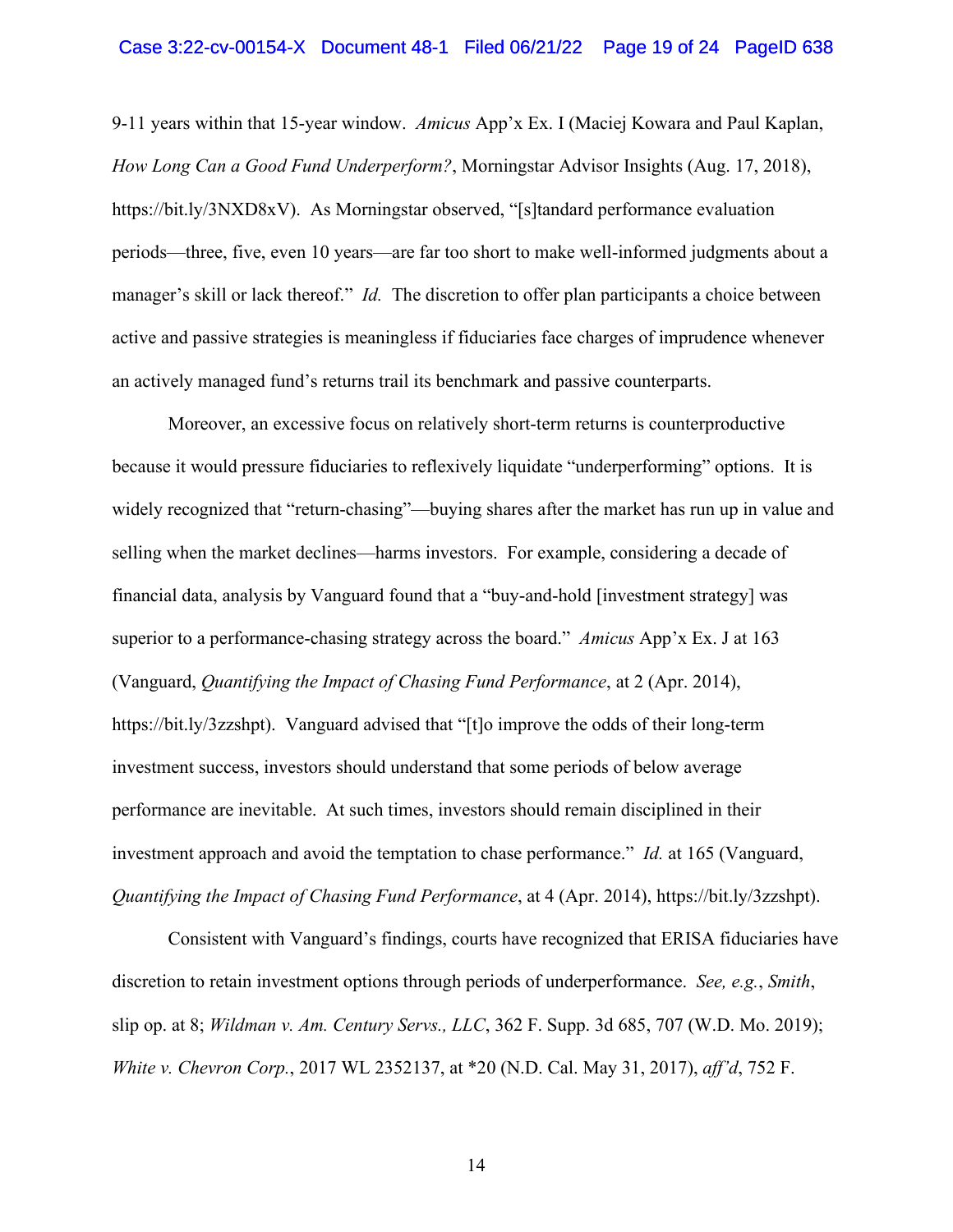App'x 453 (9th Cir. 2018). Frequent changes to a plan's investment menu can be disruptive and confusing for participants, and if fiduciaries "adopt a policy of removing funds based on shortterm underperformance, Plan participants would be forced to sell their shares at a lower price and miss out on any subsequent improved performance." *Wildman*, 362 F. Supp. 3d at 707. A longrange investment strategy aligns with the long-term objectives of retirement plan investing and ERISA's essential purpose "to protect ... the interests of participants in employee benefit plans" by ensuring that their savings are available to draw upon in retirement. *Boggs v. Boggs*, 520 U.S. 833, 845 (1997) (quoting 29 U.S.C. § 1001(b)).

#### <span id="page-19-0"></span>**III. Motions to Dismiss Are an Essential Tool for Weeding Out Meritless ERISA Claims**

<span id="page-19-1"></span>As the Supreme Court has emphasized, motions to dismiss are an "important mechanism for weeding out meritless claims" in ERISA class actions. *Dudenhoeffer*, 573 U.S. at 425. A pleading standard under which bare hindsight performance critiques suffice to unlock the doors to discovery does not serve that essential screening function. With the benefit of hindsight, a plaintiff will virtually always be able to identify a handful of funds that delivered higher returns, or a window in which an actively managed fund's returns dipped below its benchmark. But, as discussed above, these after-the-fact performance assessments say nothing about the prudence of a plan's fiduciary process or the reasonableness of plan fiduciaries' judgments at the time they were made. It is impossible to predict which funds will deliver the highest returns in a given period, and fiduciaries must rely on *ex ante* judgments about the funds' risk and potential for return. Because ERISA does not hinge fiduciary liability on outcomes, plaintiffs do not plausibly allege a fiduciary breach merely by identifying an alternative investment that would have produced higher returns. *See Bussian*, 223 F.3d at 299; *Laborers Nat'l Pension Fund*, 173 F.3d at 317.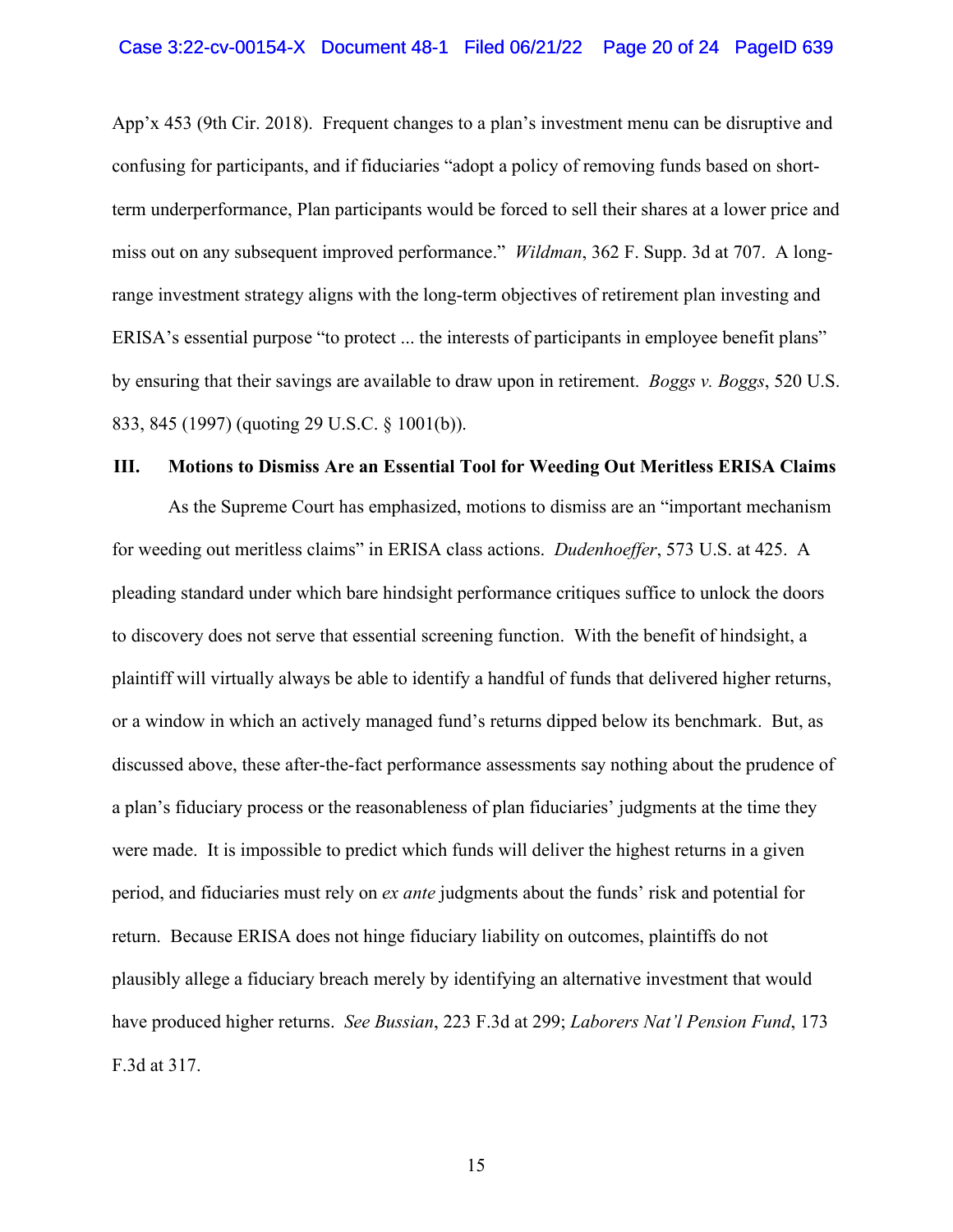The costs of permitting insufficiently founded claims of imprudence to proceed past the pleading stage are substantial. As the Second Circuit has observed, "the prospect of discovery in a suit claiming breach of fiduciary duty is ominous, potentially exposing the ERISA fiduciary to probing and costly inquiries and document requests." *St. Vincent*, 712 F.3d at 719; *see also Amicus* App'x Ex. K (Jacklyn Wille, *Spike in 401(k) Lawsuits Scrambles Fiduciary Insurance Market*, Bloomberg Law (Oct. 18, 2021), https://bit.ly/3mTtP65) ("[T]his litigation is very, very expensive."). "This burden, though sometimes appropriate, elevates the possibility that 'a plaintiff with a largely groundless claim [will] simply take up the time of a number of other people, with the right to do so representing an in terrorem increment of the settlement value, rather than a reasonably founded hope that the discovery process will reveal relevant evidence." *St. Vincent*, 712 F.3d at 719 (quoting *Dura Pharms., Inc. v. Broudo*, 544 U.S. 336, 347 (2005)). Rigorous application of the plausibility standard at the motion to dismiss stage helps ensure that plaintiffs are not permitted to engage in "settlement extortion—using discovery to impose asymmetric costs on defendants in order to force a settlement advantageous to the plaintiff regardless of the merits of his suit." *Id.* (citations omitted); *see also Bell Atl. Corp. v. Twombly*, 550 U.S. 544, 558 (2007) (acknowledging costs of discovery and explaining "a district court must retain the power to insist upon some specificity in pleading before allowing a potentially massive factual controversy to proceed" (citation omitted)).

What is more, the flood of fiduciary-breach litigation in recent years has prompted fiduciary insurers "to raise insurance premiums, increase policyholder deductibles, and restrict exposure with reduced insurance limits." *Amicus* App'x Ex. L at 178 (Daniel Aronowitz, *Exposing Excessive Fee Litigation Against America's Defined Contribution Plans*, Euclid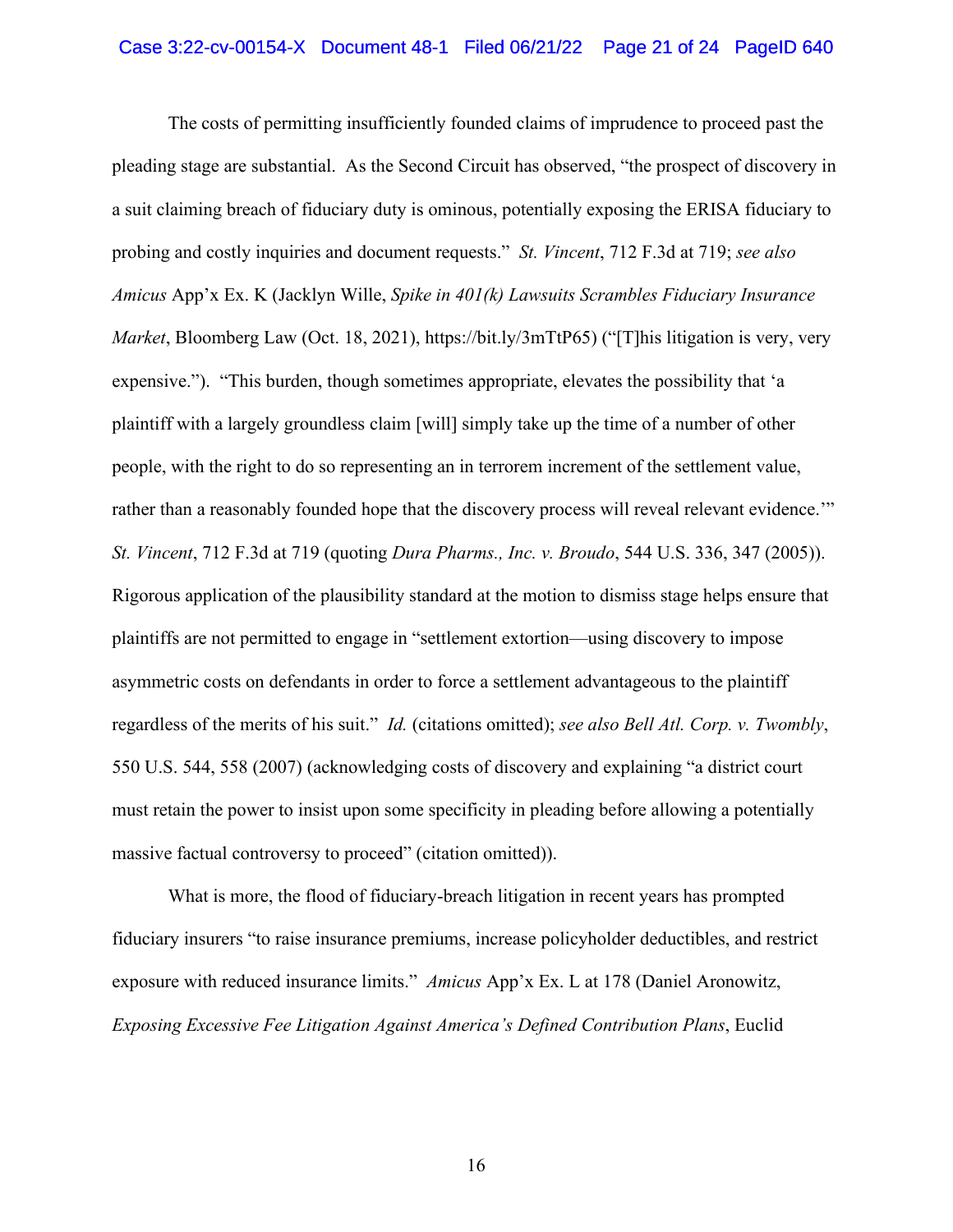Specialty, at 4 (Dec. 2020), https://bit.ly/3hNXJaW).<sup>[8](#page-23-0)</sup> These developments have impaired plan sponsors' ability to shield themselves from the financial impact of litigation. As plan sponsors increasingly are left to bear a larger share of litigation costs, the risk that litigation will divert financial resources away from providing benefits grows.

In enacting ERISA, Congress sought "to create a system that is [not] so complex that administrative costs, or litigation expenses, unduly discourage employers from offering [ERISA] plans in the first place." *Conkright v. Frommert*, 559 U.S. 506, 517 (2010) (quoting *Varity Corp. v. Howe*, 516 U.S. 489, 497 (1996)); *see also Metro. Life Ins. Co. v. Glenn*, 554 U.S. 105, 120 (2008) (Roberts, C.J., concurring in part and concurring in the judgment) (noting importance of "[e]nsuring that reviewing courts respect the discretionary authority conferred on ERISA fiduciaries"). The rise in litigation assailing fiduciaries for selecting anything other than the topperforming fund—as determined in retrospect, over a selected timeframe—is at odds with ERISA's goal of encouraging employers to create and invest in employer-sponsored retirement plans. *See Conkright*, 559 U.S. at 517. Allegations that reflect nothing more than fiduciaries' failure to predict inherently unpredictable market movements do not plausibly suggest a flawed process that could support a finding of fiduciary breach. Plan sponsors and fiduciaries should not be exposed to the substantial burdens of litigation on the merits when non-meritorious allegations are all a plaintiff has to offer.

#### **CONCLUSION**

<span id="page-21-0"></span>For the foregoing reasons, *amicus* urges the Court to grant defendants' motions to dismiss.

<sup>8</sup> *See also Amicus* App'x Ex. M (Judy Greenwald, *Litigation Leads to Hardening Fiduciary Liability Market*, Business Insurance (Apr. 30, 2021), https://bit.ly/3ytoRBX); *Amicus* App'x Ex. A (Jon Chambers, *ERISA Litigation in Defined Contribution Plans*, Sageview Advisory Group (Mar. 2021), https://bit.ly/2SHZuME).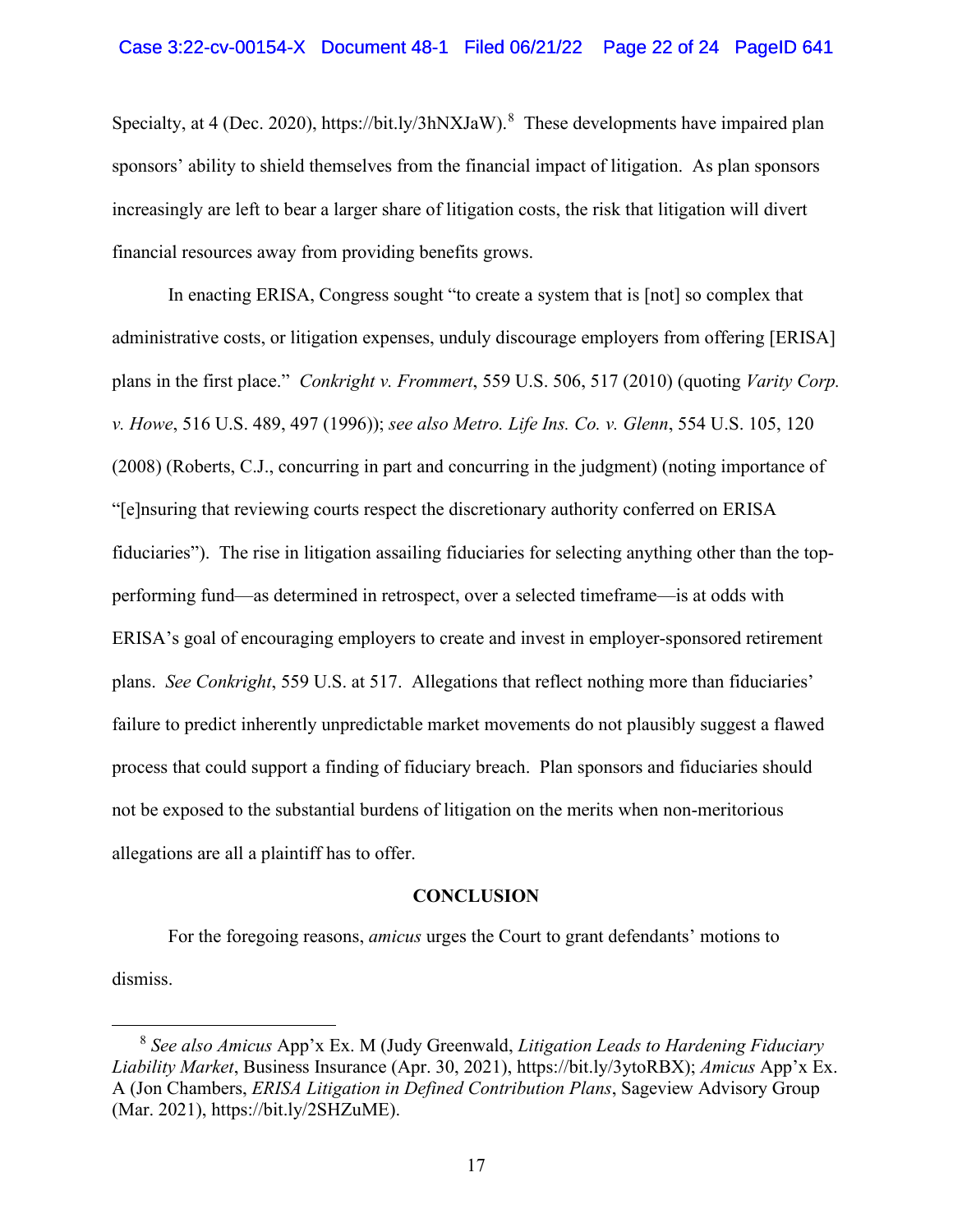Dated: June 21, 2022 Respectfully submitted,

Paul Lettow Janet Galeria U.S. CHAMBER LITIGATION CENTER 1615 H Street, N.W. Washington, DC 20062

*/s/ Timothy S. Durst* 

Timothy S. Durst O'MELVENY & MYERS LLP 2501 North Harwood Street Suite 1700 Dallas, TX 75201 Tel.: (972) 360-1900 tdurst@omm.com

Meaghan VerGow Deanna M. Rice Kevin Kraft O'MELVENY & MYERS LLP 1625 Eye Street, N.W. Washington, D.C. 20006 Tel.: (202) 383-5300 mvergow@omm.com derice@omm.com kkraft@omm.com *\*

*Attorneys for Amicus Curiae Chamber of Commerce of the United States of America*